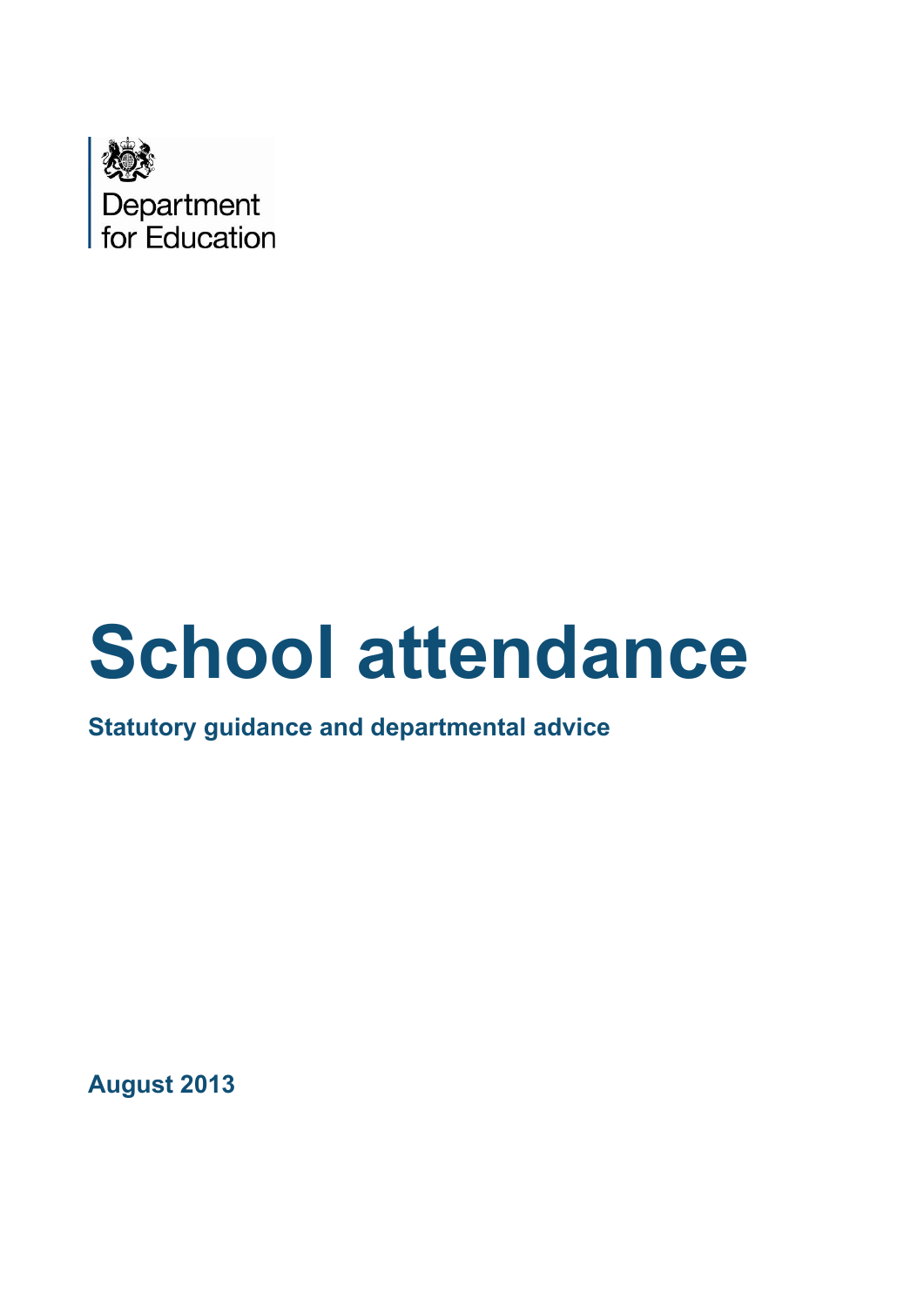# **Contents**

| <b>Summary</b>                                                                                                             | $\overline{4}$ |
|----------------------------------------------------------------------------------------------------------------------------|----------------|
| About this advice                                                                                                          | 4              |
| Expiry or review date                                                                                                      | 4              |
| What legislation does this advice refer to?                                                                                | $\overline{4}$ |
| Who is this advice for?                                                                                                    | 5              |
| What has changed?                                                                                                          | 5              |
| Section One: Advice on Pupil Registers and Attendance Codes<br><b>School Attendance</b>                                    | 6<br>6         |
| What does the law say and what do I have to do?                                                                            | 6              |
| The Admission and Attendance Registers                                                                                     | 6              |
| <b>Contents of Admission Register</b>                                                                                      | $\overline{7}$ |
| <b>Contents of Attendance Register</b>                                                                                     | 9              |
| Absence and Attendance Codes                                                                                               | 9              |
| Section Two: Advice on School Day and School Year                                                                          | 15             |
| Setting school term dates and holidays                                                                                     | 15             |
| School Day and School Year                                                                                                 | 15             |
| <b>School Day</b>                                                                                                          | 15             |
| <b>School Year</b>                                                                                                         | 15             |
| What legislation does the advice in this section relate to?                                                                | 15             |
| Section Three: Statutory Guidance on Education-Related Parenting Contracts,<br><b>Parenting Orders and Penalty Notices</b> | 16             |
| Introduction                                                                                                               | 16             |
| Purpose and scope of these legal measures                                                                                  | 16             |
| What legislation does the guidance in this section relate to?                                                              | 17             |
| Context of the school attendance measures                                                                                  | 17             |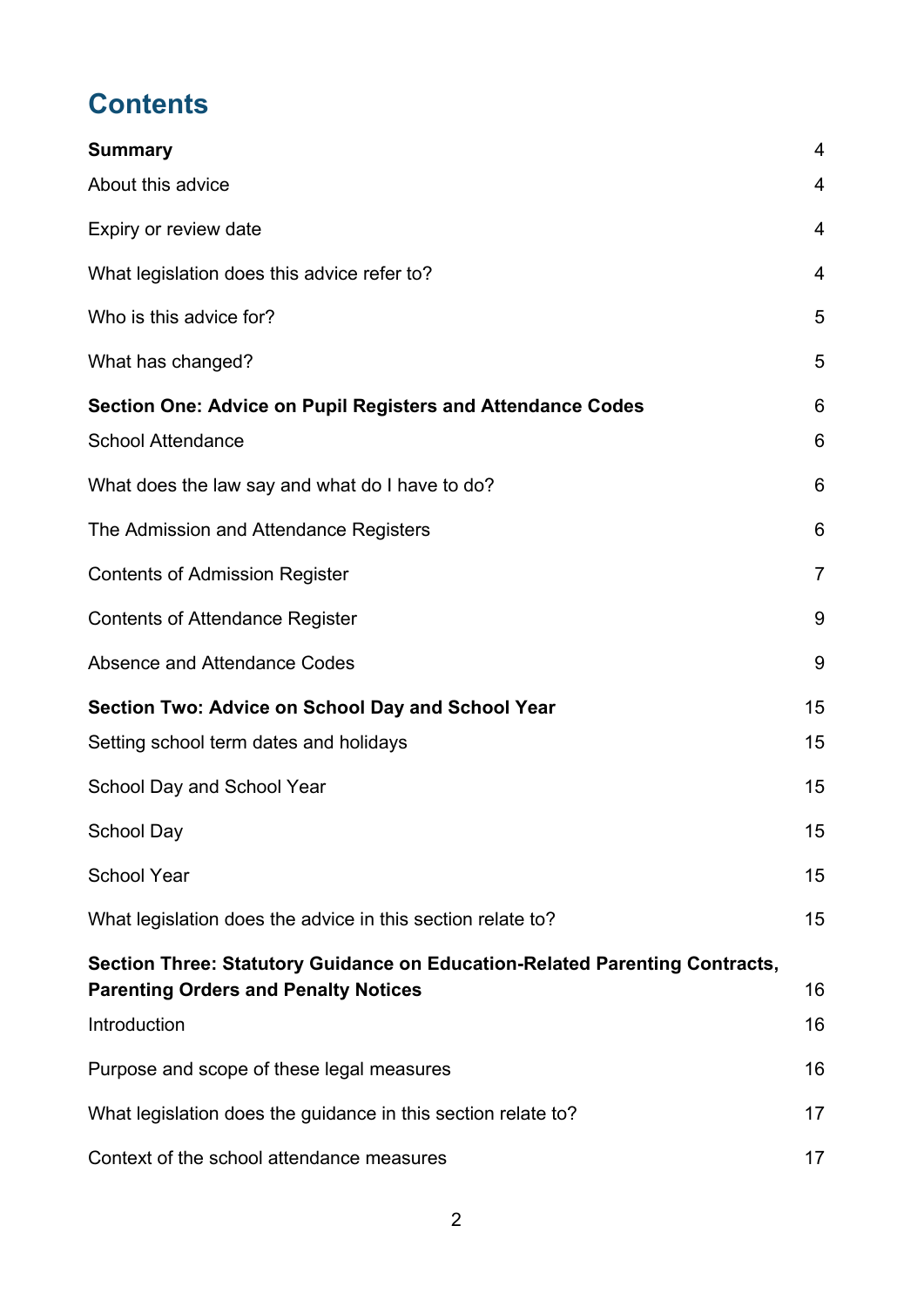| <b>School Attendance Orders</b>                                 | 18 |
|-----------------------------------------------------------------|----|
| Prosecutions by local authorities                               | 18 |
| <b>Education Supervision Orders</b>                             | 18 |
| <b>Parenting Contracts</b>                                      | 19 |
| <b>Parenting Orders</b>                                         | 19 |
| Consultation and co-operation                                   | 20 |
| <b>Penalty Notices</b>                                          | 20 |
| The Code of Conduct                                             | 20 |
| <b>Payment of Penalty Notice</b>                                | 21 |
| <b>Frequently Asked Questions</b>                               | 22 |
| <b>Further sources of information</b>                           | 24 |
| Associated resources                                            | 24 |
| Other departmental advice and guidance you may be interested in | 25 |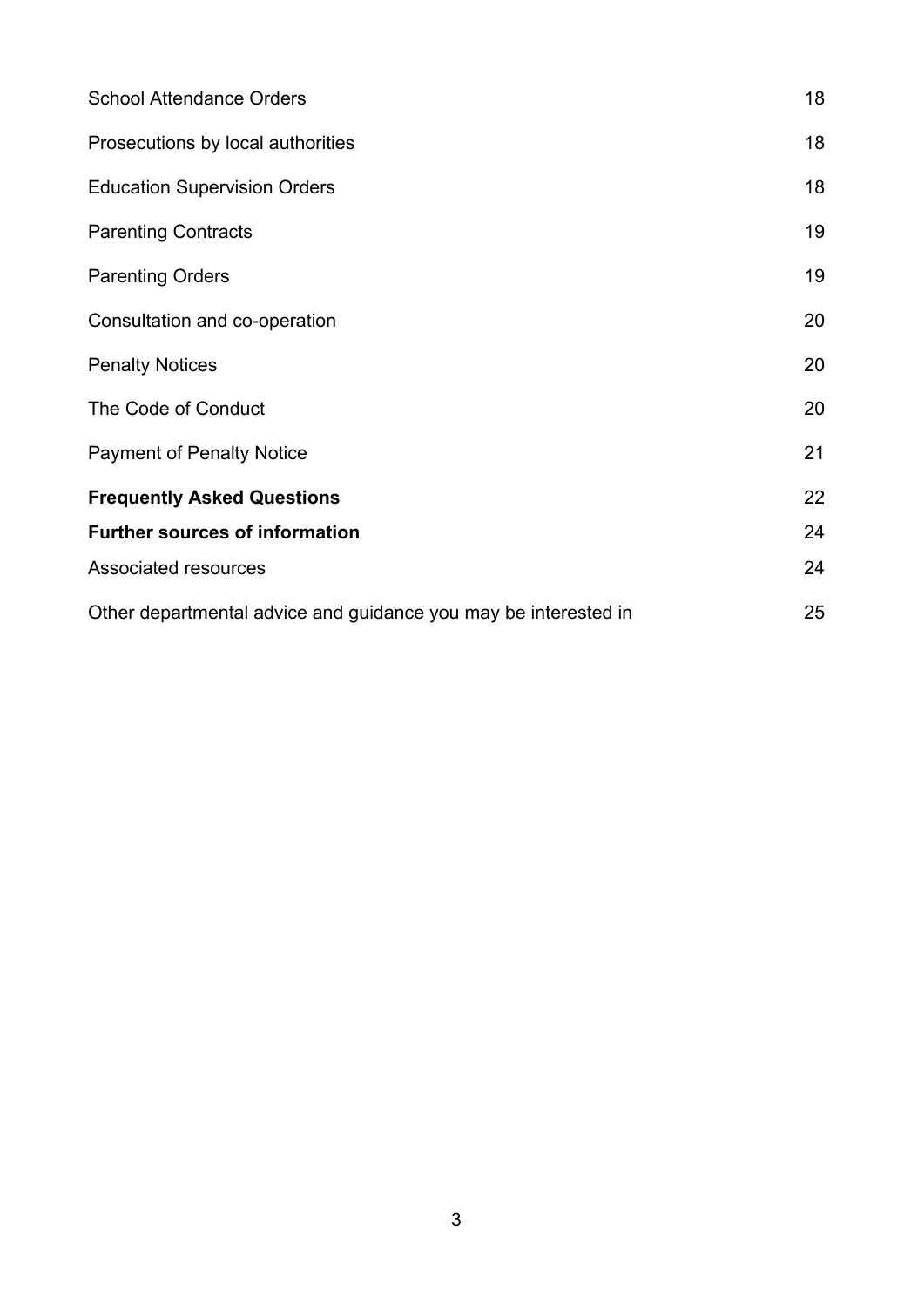# <span id="page-3-0"></span>**Summary**

# <span id="page-3-1"></span>**About this advice**

This document has been produced to help schools and local authorities maintain high levels of school attendance and plan the school day and year. The document also provides information about the interventions available to address pupils' poor attendance and behaviour at school.

## <span id="page-3-2"></span>**Expiry or review date**

This advice will next be reviewed in July 2014.

## <span id="page-3-3"></span>**What legislation does this advice refer to?**

Section one – pupil registers and attendance codes:

- The Education Act 1996; and
- The Education (Pupil Registration) (England) Regulations 2006 and amendments.

Section two – school day and year:

- The Education Act 1996;
- The Education (School Day and School Year) (England) Regulations 1999;
- The Education Act 2002; and The Changing of School Session Times (England) (Revocation) Regulations 2011.

Section three – statutory guidance on parental responsibility measures:

- The Education Act 1996;
- Crime and Disorder Act 1998;
- The Anti-social Behaviour Act 2003;
- The Education Act 2005:
- The Education and Inspections Act 2006;
- The Education (Parenting Contracts and Parenting Orders) (England) Regulations 2007;
- The Education (Penalty Notices) (England) Regulations 2007 and amendments; and
- The Education and Skills Act 2008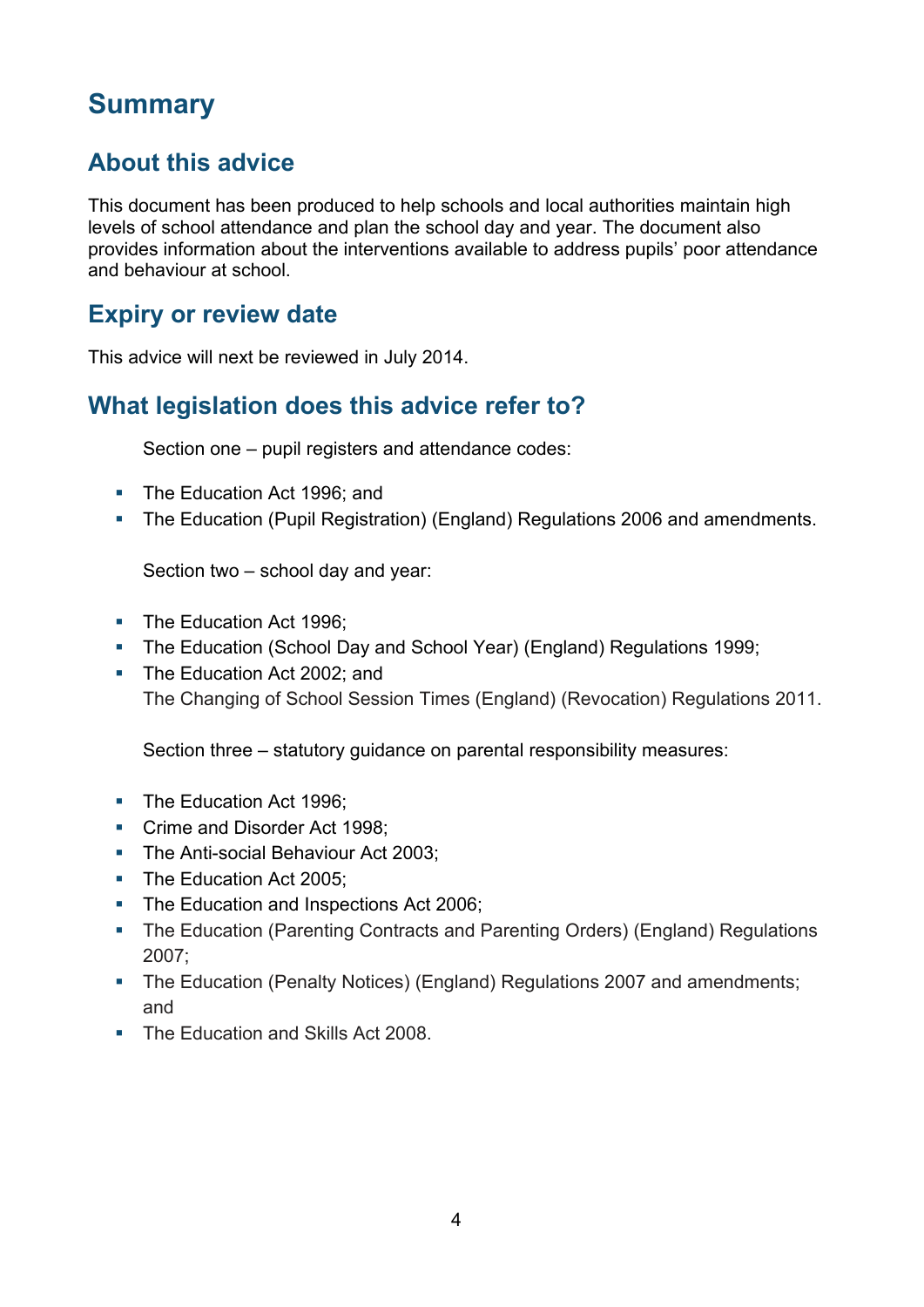# <span id="page-4-0"></span>**Who is this advice for?**

This advice is for:

- **Local authorities:**
- All school<sup>[1](#page-4-2)</sup> staff, head teachers, governors, alternative provision providers;
- The police for penalty notices; and,
- Independent schools for pupil registers.
- This advice may also be useful for parents and carers.

## <span id="page-4-1"></span>**What has changed?**

This document replaces previous advice on pupils' registration, school day and year, guidance on *Ensuring Children's Right to Education,* and statutory guidance on *Education-related parenting contracts, parenting orders and penalty notices* published in September 2007. It outlines in one place the Government's approach to school attendance and the use of parental responsibility measures. This advice is made up of:

- Section one pupil registers and attendance codes;
- Section two school day and year; and,
- Section three statutory guidance on education-related parenting contracts, parenting orders and penalty notices.

<span id="page-4-2"></span> $1$  In all types of state funded schools, including state maintained nurseries, independent schools, schools with  $6<sup>th</sup>$  forms, academies, free schools, pupil referral units and alternative provision providers.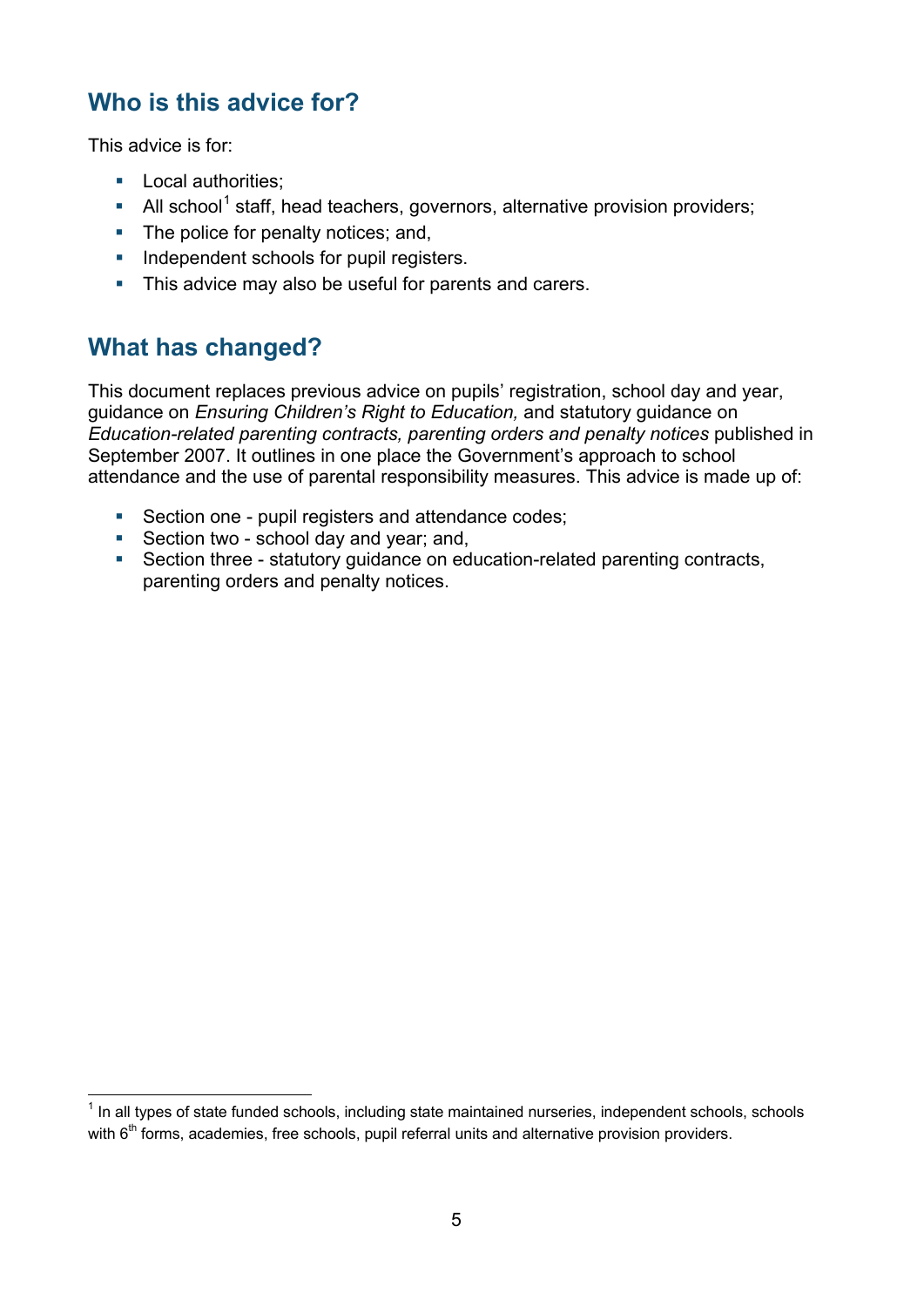# <span id="page-5-0"></span>**Section One: Advice on Pupil Registers and Attendance Codes**

# <span id="page-5-1"></span>**School Attendance**

Central to raising standards in education and ensuring all pupils can fulfil their potential is an assumption so widely understood that it is insufficiently stated – pupils need to attend school regularly to benefit from their education. Missing out on lessons leaves children vulnerable to falling behind. Children with poor attendance tend to achieve less in both primary and secondary school.

The Government expects:

- Schools and local authorities to:
	- **PEDFIGHT 2000 attendance and reduce absence, including persistent absence;**
	- ensure every pupil has access to full-time education to which they are entitled; and,
	- act early to address patterns of absence.
- **Parents to perform their legal duty by ensuring their children of compulsory school** age who are registered at school attend regularly.
- All pupils to be punctual to their lessons.

## <span id="page-5-2"></span>**What does the law say and what do I have to do?**

This advice summarises the legal powers and duties that govern school attendance and explains how they apply to local authorities, head teachers, school staff, governing bodies, pupils and parents.

These requirements are contained in:

- The Education Act 1996 sections  $434(1)(3)(4)8(6)$  and  $458(4)8(5)$ ;
- The Education (Pupil Registration) (England) Regulations 2006;
- The Education (Pupil Registration) (England) (Amendment) Regulations 2010;
- The Education (Pupil Registration) (England) (Amendment) Regulations 2011; and
- The Education (Pupil Registration) (England) (Amendment) Regulations 2013.

## <span id="page-5-3"></span>**The Admission and Attendance Registers**

The law requires all schools including independent schools to have an admission register and, with the exception of schools where all pupils are boarders, an attendance register. All pupils (regardless of their age) must be placed on both registers. The proprietor of a school who fails to comply with these regulations is guilty of an offence and can be fined<sup>[2](#page-5-4)</sup>.

<span id="page-5-4"></span> $2$  Section 434(6) of the Education Act 1996.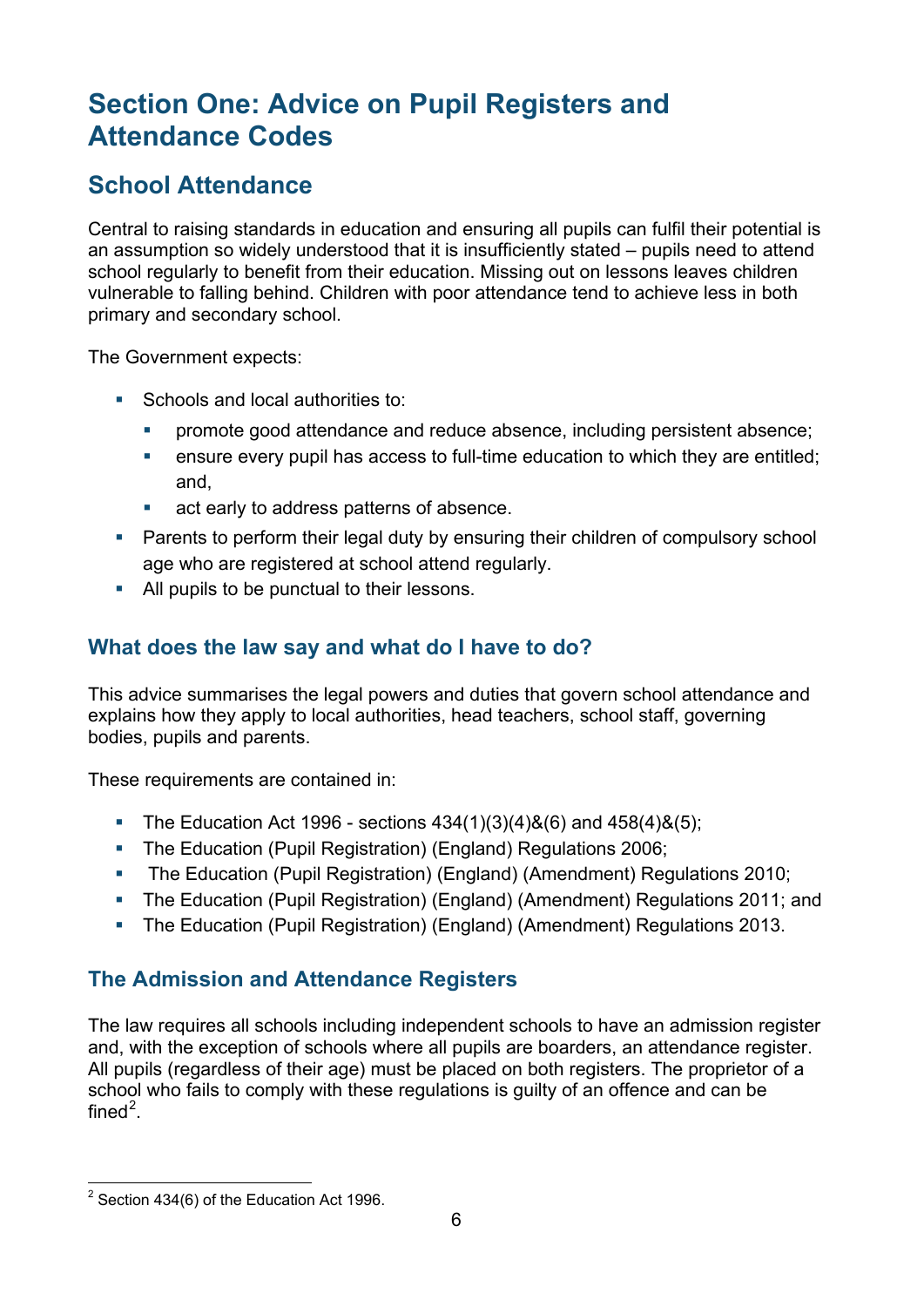## <span id="page-6-0"></span>**Contents of Admission Register**

The admission register must contain the personal details of every pupil in the school, along with the date of admission or re-admission to the school, information regarding parents and carers and details of the school last attended.

#### **Expected First Day of Attendance**

Schools must enter pupils on the admission register and attendance register from the beginning of the first day on which the school has agreed, or been notified, that the pupil will attend the school. For most pupils the expected first day of attendance is the first day of the school year.

If a pupil fails to attend on the agreed or notified date, the school must establish the reason for the absence and mark the attendance register accordingly.

#### **Deletions from the Admission Register**

A pupil can lawfully be deleted from the admission register on the grounds prescribed in regulation 8 of the Education (Pupil Registration) (England) Regulations 2006.

#### **Deletions due to Unpaid Boarding Fees[3](#page-6-1)**

A maintained boarding school or boarding academy may, additionally, delete a pupil from its admission register where the boarding fees remain unpaid at the end of the school term for which they were due to be paid. Where fees are unpaid, the school or academy should, before the grounds for removing the pupil from the register are met, consider whether:

- The relevant local authority, in the case of a maintained school, has considered whether a case exists for paying some or all of the child's boarding fees<sup>[4](#page-6-2)</sup>;
- Removing the child from school would have a significant negative effect on his or her education and whether it can be mitigated, for example by transferring to a school closer to home;
- Parents/carers have been informed of any charitable or other voluntary sector assistance or benefits that may be available to help meet the cost of boarding fees; and,
- The school has given timely notice to the relevant local authority and the parents/carers, to assist school transfer.

#### **Amendments to the Admission Register and Attendance Register**

Every amendment made to the admission register and the attendance register must include: the original entry; the amended entry; the reason for the amendment; the date on which the amendment was made; and the name and position of the person who made the amendment.

#### **Preservation of the Admission Register and Attendance Register**

Every entry in the admission register and attendance register must be preserved for a period of three years after the date on which the entry was made.

<span id="page-6-1"></span><sup>&</sup>lt;sup>3</sup> The Education (Pupil Registration) (England) (Amendment) Regulations 2011.<br><sup>4</sup> Under section 458(4) and (5) of the Education Act 1996.

<span id="page-6-2"></span>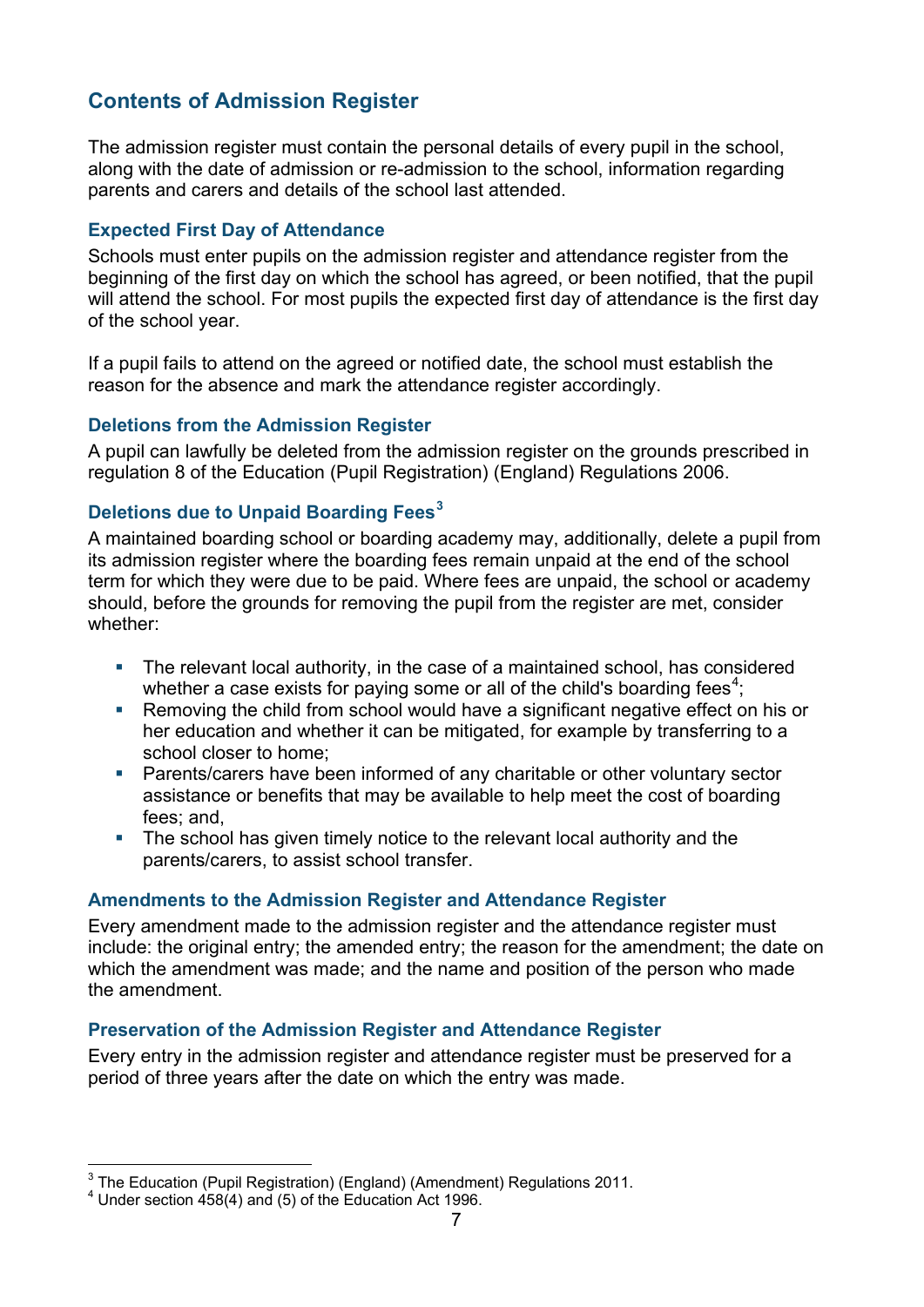#### **Children at Risk of Missing Education**

All schools (including academies) must inform their local authority of any pupil who is going to be deleted from the admission register where they:

- Have been taken out of school by their parents and are being educated outside the school system e.g. home education (see below on home educated children);
- **Have ceased to attend school and no longer live within reasonable distance of the** school at which they are registered:
- Have a medical condition certified by the school medical officer that the pupil is unlikely to be in a fit state of health to attend school;
- Are in custody for a period of more than four months due to a final court order and the proprietor does not reasonably believe they will be returning to the school at the end of that period; or,
- Have been permanently excluded.

The local authority should be notified in advance of the deletion, when the school becomes aware that the deletion will be made.

All schools (including academies) must agree with the relevant local authority, the regular interval that the school will inform the local authority of any pupil who fails to attend school regularly, or has been absent without the school's permission for a continuous period of 10 days or more. Local authorities have a duty<sup>[5](#page-7-0)</sup> to put in place arrangements for identifying (as far as it is possible) those children of compulsory school age in their area who are not school registered or receiving education otherwise than at a school. Local authorities should trace those children and ensure that they receive full-time education.

#### **Home Educated Children**

On receipt of written notification to home educate, schools must inform the pupil's local authority that the pupil is to be deleted from the admission register. Schools should not seek to persuade parents to educate their children at home as a way of avoiding excluding the pupil or because the pupil has a poor attendance record.

Schools and local authorities should not seek to prevent parents from educating their children outside the school system. There is no requirement for parents to obtain the school or local authority's agreement to educate their child at home.

Parents have a duty to ensure their child of compulsory school age receives suitable full time education but this does not have to be at a school<sup>[6](#page-7-1)</sup>.

<span id="page-7-0"></span><sup>&</sup>lt;sup>5</sup> Under section 436A of the Education Act 1996 (as amended by section 4 of the Education and Inspections Act 2006). There is separate statutory guidance for local authorities on how to carry out this duty – see https://www.education.gov.uk/publications/standard/Integratedworking/Page1/STATUTORY-LA-GUIDE.

<span id="page-7-1"></span><sup>&</sup>lt;sup>6</sup> Section 7 of the Education Act 1996.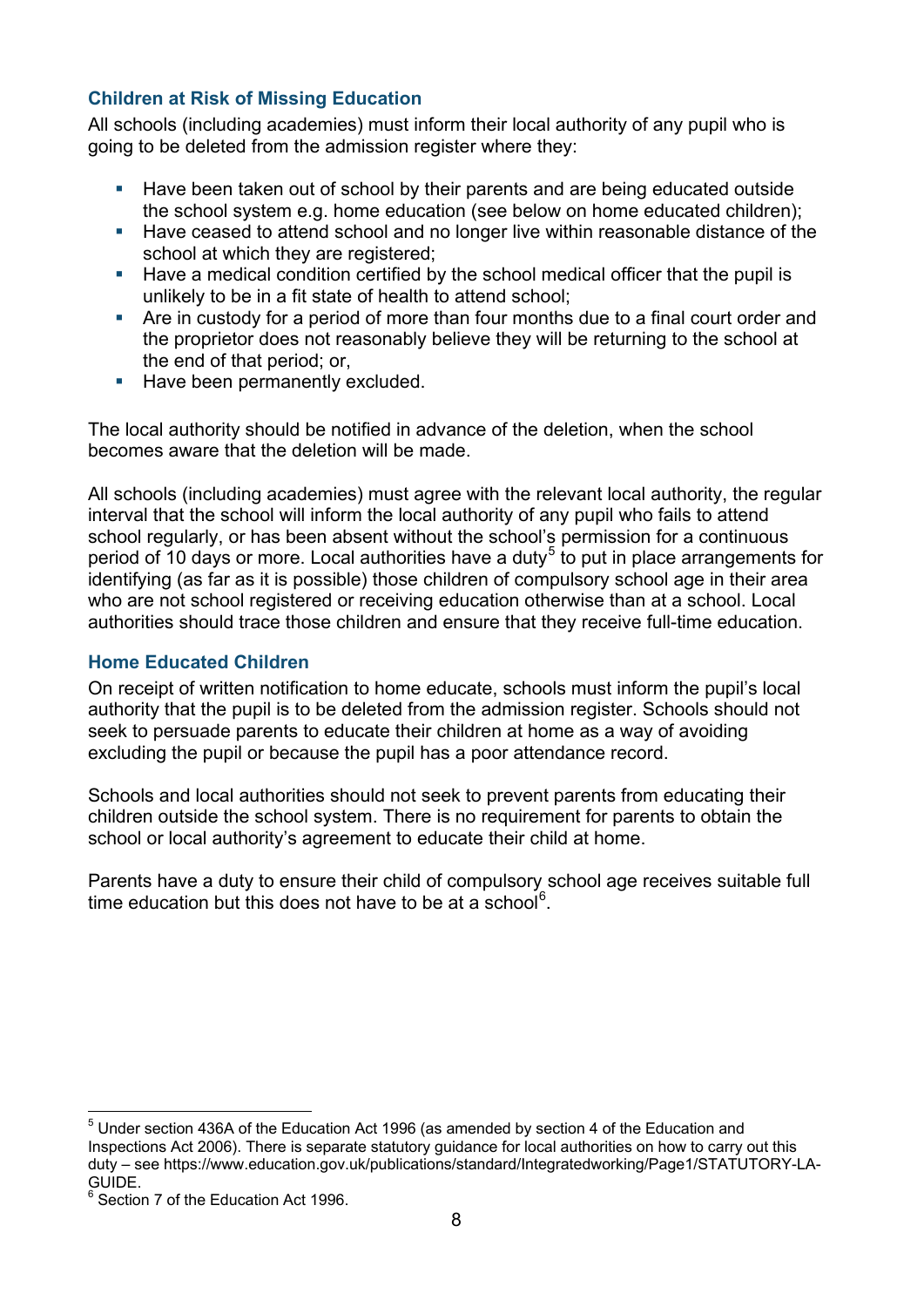## <span id="page-8-0"></span>**Contents of Attendance Register**

Schools must take the attendance register at the start of the first session of each school day and once during the second session. On each occasion they must record whether every pupil is:

- **Present:**
- **Attending an approved educational activity;**
- Absent: or,
- **Unable to attend due to exceptional circumstances.**

The school should follow up any absences to:

- **Ascertain the reason:**
- **Ensure the proper safeguarding action is taken;**
- I Identify whether the absence is approved or not; and,
- I Identify the correct code to use before entering it on to the school's electronic register, or management information system which is used to download data to the School Census.

#### **Boarding Schools**

Boarding schools without day-pupils are not required to keep an attendance register. Schools with a mixture of day-pupils and boarders must keep an attendance register for the day-pupils.

#### <span id="page-8-1"></span>**Absence and Attendance Codes**

The national codes enable schools to record and monitor attendance and absence in a consistent way which complies with the regulations. They are also used for collecting statistics through the School Census System. The data helps schools, local authorities and the Government to gain a greater understanding of the level of, and the reasons for, absence. The codes are:

#### **Present at School**

Pupils must not be marked present if they were not in school during registration. If a pupil were to leave the school premises after registration they would still be counted as present for statistical purposes.

## **Registration Code / \: Present in school / = am \ = pm**

Present in school during registration.

#### **Code L: Late arrival before the register has closed**

Schools should have a policy on how long registers should be kept open; this should be for a reasonable length of time but not that registers are to be kept open for the whole session. A pupil arriving after the register has closed should be marked absent with code U, or with another absence code if that is more appropriate.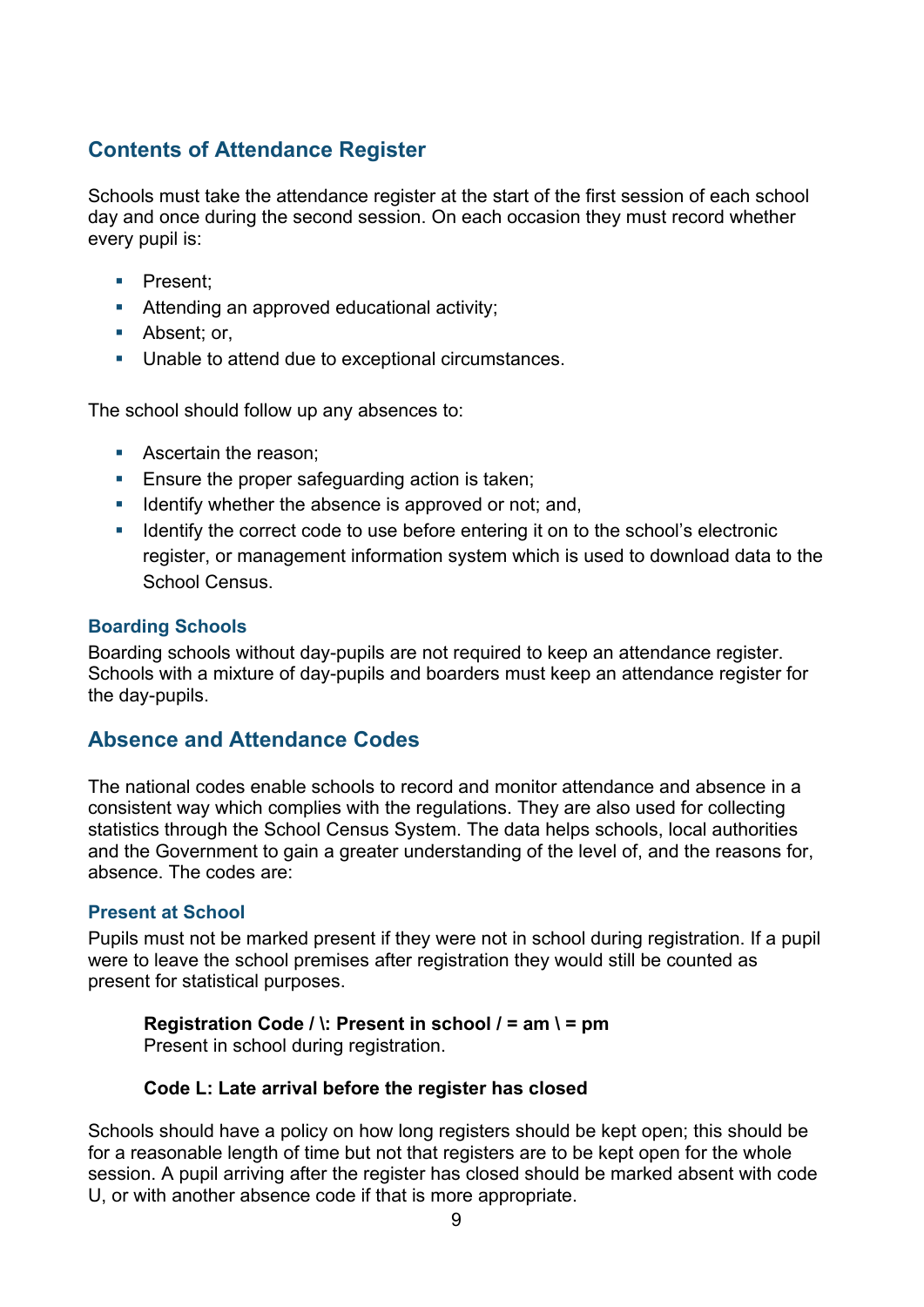#### **Present at an Approved Off-Site Educational Activity**

An approved educational activity is where a pupil is taking part in supervised educational activity such as field trips, educational visits, work experience or alternative provision. Pupils can only be recorded as receiving off-site educational activity if the activity meets the requirements prescribed in regulation 6(4) of the Education (Pupil Registration) (England) Regulations 2006. The activity must be of an educational nature approved by the school and supervised by someone authorised by the school. The activity must take place during the session for which the mark is recorded.

#### **Attendance codes for when pupils are present at approved off-site educational activity are as follows:**

#### **Code B: Off-site educational activity**

This code should be used when pupils are present at an off-site educational activity that has been approved by the school. Ultimately schools are responsible for the safeguarding and welfare of pupils educated off-site. Therefore by using code B, schools are certifying that the education is supervised and measures have been taken to safeguard pupils. This code should not be used for any unsupervised educational activity or where a pupil is at home doing school work. Schools should ensure that they have in place arrangements whereby the provider of the alternative activity notifies the school of any absences by individual pupils. The school should record the pupil's absence using the relevant absence code.

#### Consortia Schools

Pupils attending consortia schools as part of their course only need to be placed on the registers of their 'main' school rather than on all of the schools they attend. They should be treated as guest pupils at the other consortia schools. The consortia schools however, must ensure they have suitable systems in place for monitoring and reporting the attendance and absence of the pupils involved, which must be shared with the 'main' school.

#### **Code D: Dual Registered - at another educational establishment**

This code is not counted as a possible attendance in the School Census. The law allows for dual registration of pupils at more than one school. This code is used to indicate that the pupil was not expected to attend the session in question because they were scheduled to attend the other school at which they are registered.

The main examples of dual registration are pupils who are attending a pupil referral unit, a hospital school or a special school on a temporary basis. It can also be used for Gypsy, Roma and Traveller children, but only when the pupil is known to be registered at another school during the session in question.

Each school should only record the pupil's attendance and absence for those sessions that the pupil is scheduled to attend their school. Schools should ensure that they have in place arrangements whereby all unexplained and unexpected absence is followed up in a timely manner.

#### **Code J: At an interview with prospective employers, or another educational establishment**

This code should be used to record time spent in interviews with prospective employers or another educational establishment. Schools should be satisfied that the interview is linked to employment prospects, further education or transfer to another educational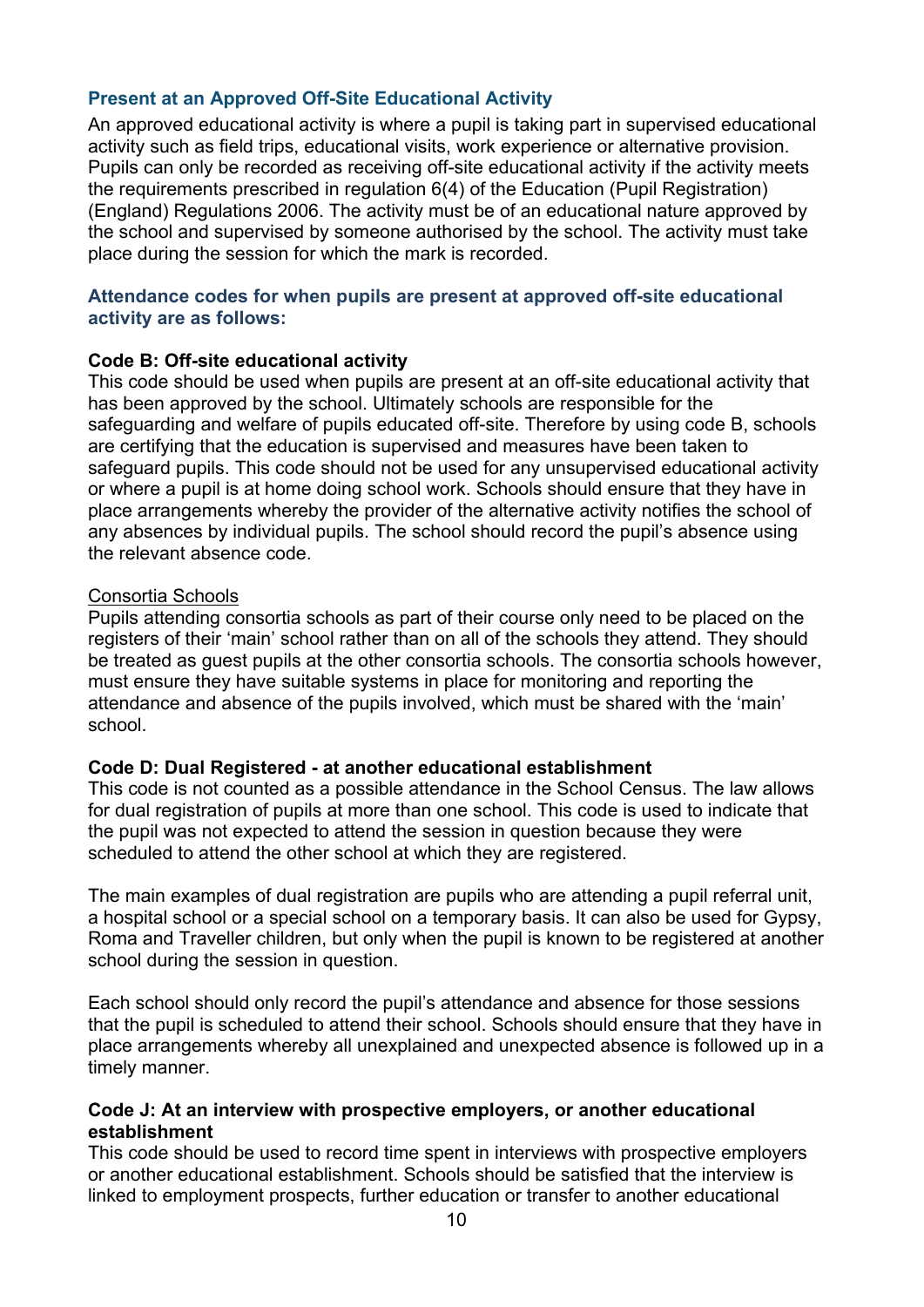establishment.

#### **Code P: Participating in a supervised sporting activity**

This code should be used to record the sessions when a pupil is taking part in a sporting activity that has been approved by the school and supervised by someone authorised by the school.

#### **Code V: Educational visit or trip**

This code should be used for attendance at an organised trip or visit, including residential trips organised by the school, or attendance at a supervised trip of a strictly educational nature arranged by an organisation approved by the school.

#### **Code W: Work experience**

Work experience is for pupils in the final two years of compulsory education. Schools should ensure that they have in place arrangements whereby the work experience placement provider notifies the school of any absences by individual pupils. Any absence should be recorded using the relevant code.

#### **Authorised Absence from School**

Authorised absence' means that the school has either given approval in advance for a pupil of compulsory school age to be away, or has accepted an explanation offered afterwards as justification for absence.

#### **Absence codes when pupils are not present in school are as follows:**

#### **Code C: Leave of absence authorised by the school**

Only exceptional circumstances warrant an authorised leave of absence. Schools should consider each request individually taking into account the circumstances, such as: the nature of the event for which leave is sought; the frequency of the request; whether the parent gave advance notice; and the pupil's attainment, attendance and ability to catch up on missed schooling.

#### **Code E: Excluded but no alternative provision made**

If no alternative provision is made for a pupil to continue their education whilst they are excluded but still on the admission register, they should be marked absent in the attendance register using Code E. Alternative provision must be arranged for each excluded pupil from the sixth day of any fixed period or permanent exclusion. Where alternative provision is made they should be marked using the appropriate attendance code.

#### **Code H: Holiday authorised by the school**

Head teachers should not grant leave of absence unless in exceptional circumstances. The application must be made in advance and the head teacher must be satisfied that there are exceptional circumstances which warrant the leave. Where a leave of absence is granted, the head teacher will determine the number of days a pupil can be away from school. A leave of absence is granted entirely at the head teacher's discretion.

#### **Code I: Illness (not medical or dental appointments)**

Schools should advise parents to notify them on the first day the child is unable to attend due to illness. Schools should authorise absences due to illness unless they have genuine cause for concern about the legitimacy of an illness. If the authenticity of illness is in doubt, schools can request parents to provide medical evidence to support illness.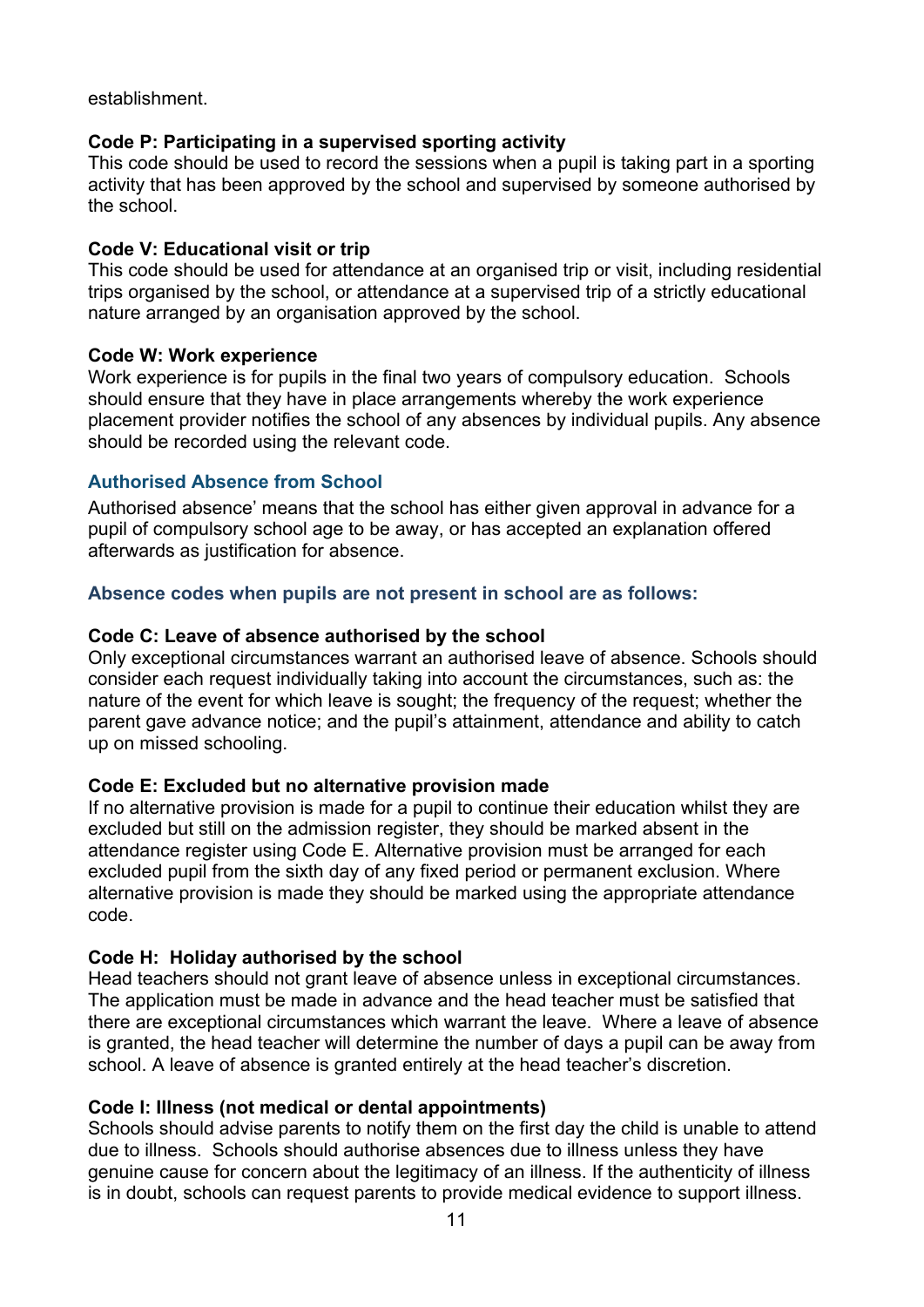Schools can record the absence as unauthorised if not satisfied of the authenticity of the illness but should advise parents of their intention. Schools are advised not to request medical evidence unnecessarily. Medical evidence can take the form of prescriptions, appointment cards, etc. rather than doctors' notes.

#### **Code M: Medical or dental appointments**

Missing registration for a medical or dental appointment is counted as an authorised absence. Schools should, however, encourage parents to make appointments out of school hours. Where this is not possible, the pupil should only be out of school for the minimum amount of time necessary for the appointment.

#### **Code R: Religious observance**

Schools must treat absence as authorised when it is due to religious observance. The day must be exclusively set apart for religious observance by the religious body to which the parents belong. Where necessary, schools should seek advice from the parents' religious body about whether it has set the day apart for religious observance.

#### **Code S: Study leave**

Schools must record study leave as authorised absence. Study leave should be used sparingly and only granted to Year 11 pupils during public examinations. Provision should still be made available for those pupils who want to continue to come into school to revise.

#### **Code T: Gypsy, Roma and Traveller absence**

A number of different groups are covered by the generic term Traveller – Roma, English and Welsh Gypsies, Irish and Scottish Travellers, Showmen (fairground people) and Circus people, Bargees (occupational boat dwellers) and New Travellers.

This code should be used when Traveller families are known to be travelling for occupational purposes and have agreed this with the school but it is not known whether the pupil is attending educational provision. It should not be used for any other types of absence by these groups.

To help ensure continuity of education for Traveller children it is expected that the child should attend school elsewhere when their family is travelling and be dual registered at that school and the main school. Children from these groups whose families do not travel are expected to register at a school and attend as normal. They are subject to the same rules as other children in terms of the requirement to attend school regularly once registered at school.

#### **Unauthorised Absence from School**

Unauthorised absence is where a school is not satisfied with the reasons given for the absence. Absence codes are as follows:

#### **Code G: Holiday not authorised by the school or in excess of the period determined by the head teacher.**

If a school does not authorise a leave of absence for the purpose of a holiday but the parents still take the child out of school, or the child is kept away for longer than was agreed, the absence is unauthorised. The regulations do not allow schools to give retrospective approval. If the parents did not apply for leave of absence in advance, the absence must be recorded as unauthorised.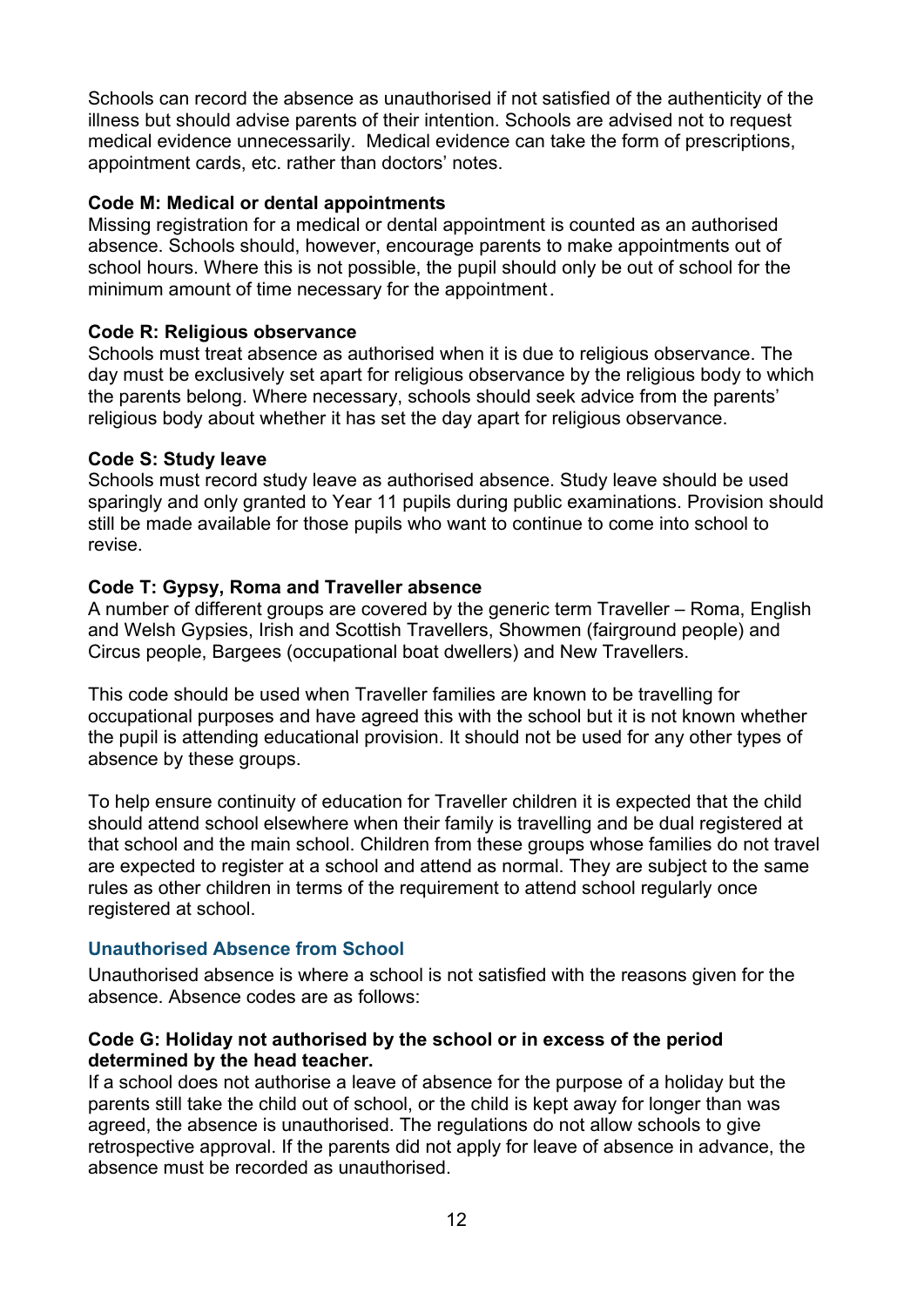#### **Code N: Reason for absence not yet provided**

Schools should follow up all unexplained and unexpected absences in a timely manner. Every effort should be made to establish the reason for a pupil's absence. When the reason for the pupil's absence has been established the register should be amended. This code should not be left on a pupil's attendance record indefinitely; if no reason for absence is provided after a reasonable amount of time it should be replaced with code O (absent from school without authorisation).

#### **Code O: Absent from school without authorisation**

If the school is not satisfied with the reason given for absence they should record it as unauthorised.

#### **Code U: Arrived in school after registration closed**

Schools should actively discourage late arrival, be alert to patterns of late arrival and seek an explanation from the parent.

#### **Administrative Codes**

The following codes are not counted as a possible attendance in the School Census:

#### **Code X: Not required to be in school**

This code is used to record sessions that non-compulsory school age children are not expected to attend.

#### **Code Y: Unable to attend due to exceptional circumstances**

This code can be used where a pupil is unable to attend because:

- The school site, or part of it, is closed due to an unavoidable cause; or
- The transport provided by the school or a local authority is not available and where the pupil's home is not within walking distance; or
- A local or national emergency has resulted in widespread disruption to travel which has prevented the pupil from attending school.

This code can also be used where a pupil is unable to attend because:

• The pupil is in custody; detained for a period of less than four months. If the school has evidence from the place of custody that the pupil is attending educational activities then they can record those sessions as code B (present at approved educational activity).

This code is collected in the School Census for statistical purposes.

#### **Code Z: Pupil not on admission register**

This code is available to enable schools to set up registers in advance of pupils joining the school to ease administration burdens. Schools must put pupils on the admission register from the first day that the school has agreed, or been notified, that the pupil will attend the school*.*

#### **Code #: Planned whole or partial school closure**

This code should be used for whole or partial school closures that are known or planned in advance such as: between terms; half terms; occasional days (for example, bank holidays); weekends (where it is required by the management information system); up to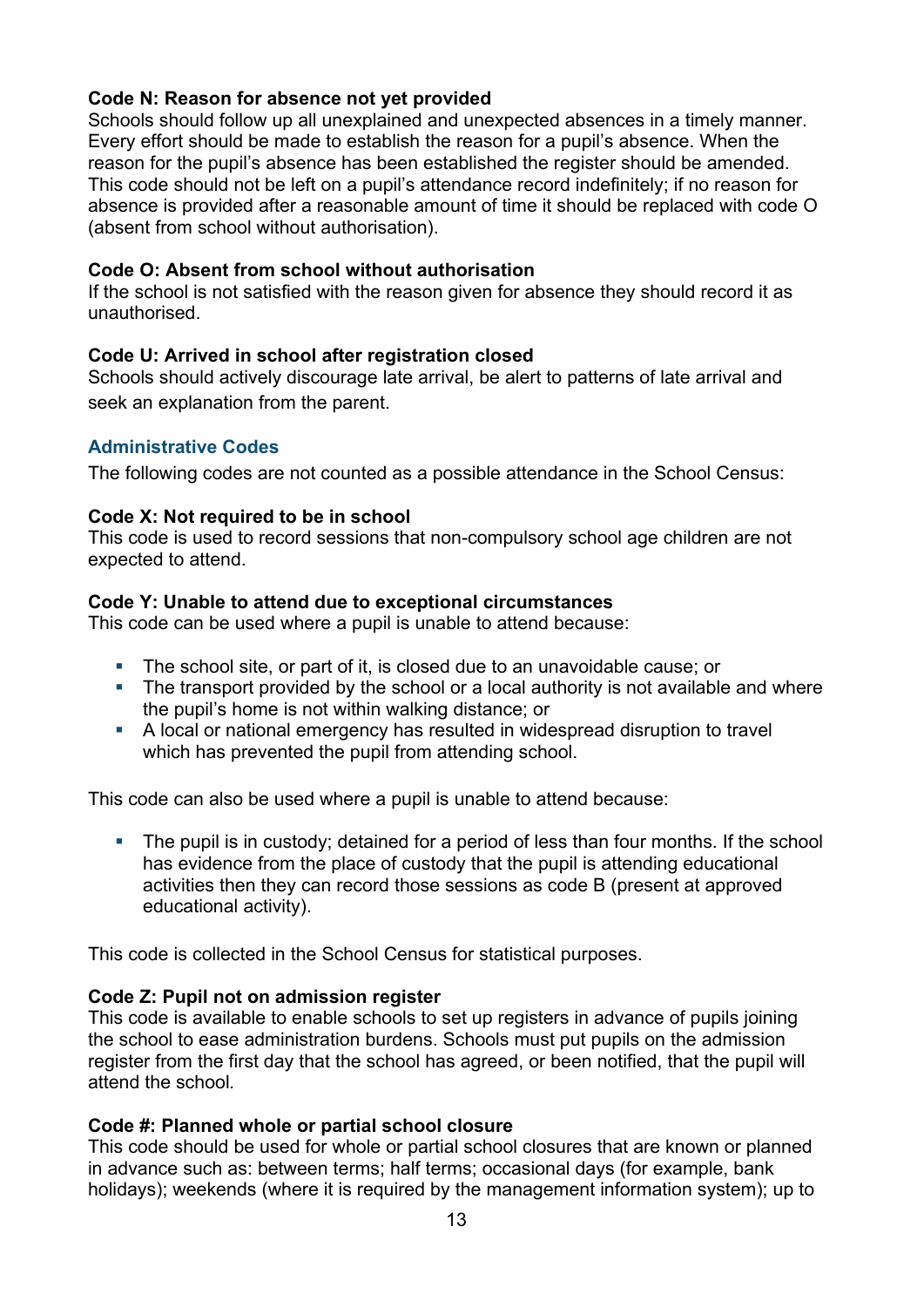five non-educational days to be used for curriculum planning/training; and use of schools as polling stations.

#### **Different Term Dates for Different Pupils**

Schools and local authorities can agree to set different term dates for different year groups – e.g. for 'staggered starts' or 'induction days'. Code # can be used to record the year group(s) that is not due to attend. This is only acceptable where the school ensures that those pupils not attending on that day are still offered a full education over the school year.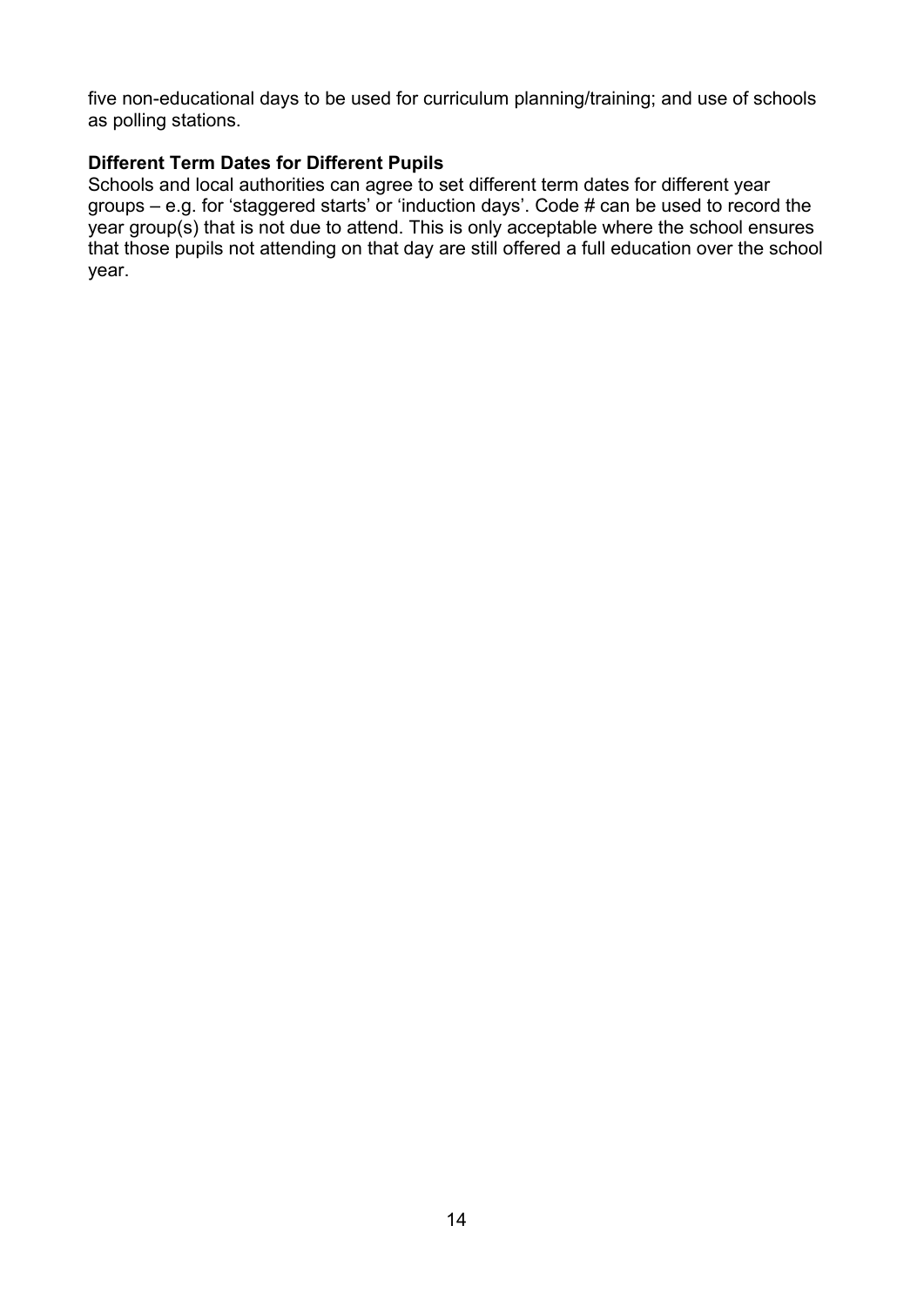# <span id="page-14-0"></span>**Section Two: Advice on School Day and School Year**

## <span id="page-14-1"></span>**Setting school term dates and holidays**

School employers are required to set the term dates of their school year. Employers are: the local authority in community, voluntary controlled and community special schools and maintained nursery schools; the governing body in foundation and voluntary aided schools; the academy trust in academies and Free Schools.

## <span id="page-14-2"></span>**School day and school year**

The law regulating the school day and school year applies only to schools maintained by a local authority and special schools not maintained by a local authority. This law does not apply to academies and Free Schools.

## <span id="page-14-3"></span>**School Day**

Every school day must have two sessions divided by a break. The length of each session, break and the school day is determined by the school's governing body. The governing body has the power to revise the length of the school day as it sees fit. There is no requirement to consult parents on revisions to the school day but it can assist parents to do so.

## <span id="page-14-4"></span>**School Year**

Schools must meet for at least 380 sessions or 190 days during any school year to educate their pupils. If a school is prevented from meeting for one or more sessions because of an unavoidable event, it should find a practical way of holding extra sessions. If it cannot find a practical way of doing this then it is not required to make up the lost sessions.

If schools want to reduce the number of days they have to meet, they can make an application to the Secretary of State asking for a temporary exemption from the requirements of the legislation using the power to innovate<sup>[7](#page-14-6)</sup>.

## <span id="page-14-5"></span>**What legislation does the advice in this section relate to?**

- The Education Act 2002 section 32
- The Education Act 1996 section 551(1)
- The Education (School Day and School Year) (England) Regulations 1999
- The Changing of School Session Times (England) (Revocation) Regulations 2011

<span id="page-14-6"></span> $7$  Section 32 of the Education Act 2002. See

http://www.education.gov.uk/schools/leadership/schoolperformance/a0014624/power-to-innovate.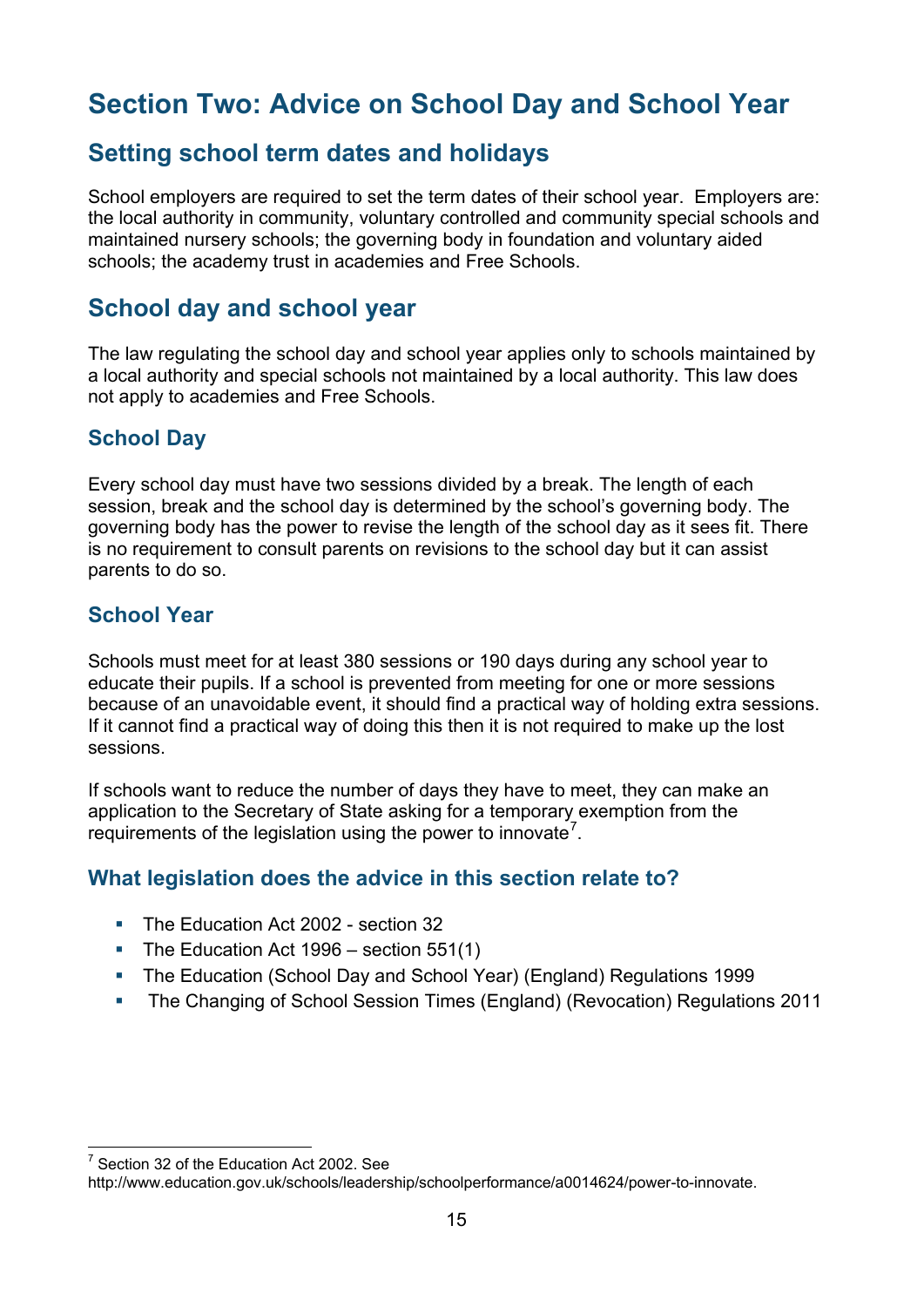# <span id="page-15-0"></span>**Section Three: Statutory Guidance on Education-Related Parenting Contracts, Parenting Orders and Penalty Notices**

## <span id="page-15-1"></span>**Introduction**

Local authorities and all schools have legal powers to use parenting contracts, parenting orders and penalty notices to address poor attendance and behaviour in school. In addition to using these powers, local authorities and schools can develop other practices to improve attendance.

Local authorities, police constables, school governing bodies, school head teachers (and staff authorised by the head) and teachers-in-charge of pupil referral units are required by law to have regard to the relevant parts of this guidance when carrying out their functions in relation to parenting contracts, parenting orders and penalty notices. This means that while the guidance does not have the force of law, there is an expectation that it will be followed unless there is good reason to depart from it.

## <span id="page-15-2"></span>**Purpose and scope of these legal measures**

Parenting contracts, parenting orders and penalty notices are interventions available to promote better school attendance and behaviour. Good behaviour and attendance are essential to children's educational prospects. These measures are permissive and it is for individual governing bodies and local authorities to decide whether to use them. In exercising these powers governing bodies, head teachers and local authority officers should have regard to their safeguarding duties $^8$  $^8$ .

Parenting contracts, orders and penalty notices for irregular attendance apply only to pupils of compulsory school age who are registered at a school. Penalty notices for parents of pupils found in a public place during school hours after being excluded also apply only to children of compulsory school age who are registered at a school. Parenting contracts, parenting orders and penalty notices for misbehaviour can be applied to pupils outside compulsory school age e.g. in a sixth form or maintained nursery.

All schools are required by law to have a written behaviour policy (see the Department's advice on ensuring good behaviour for more details). Schools can inform parents about their use of parenting contracts, parenting orders and penalty notices in their behaviour policy.

Local authorities also have other powers to enforce school attendance where this becomes problematic, including the power to prosecute parents who fail to comply with a school attendance order, or fail to ensure their child's regular attendance at school.

Local authorities and schools using parenting contracts, parenting orders or penalty notices need to ensure that parents affected have access to clear, accurate information, including about their own rights and responsibilities.

<span id="page-15-3"></span> <sup>8</sup> <http://www.education.gov.uk/aboutdfe/statutory/g00213160/working-together-to-safeguard-children>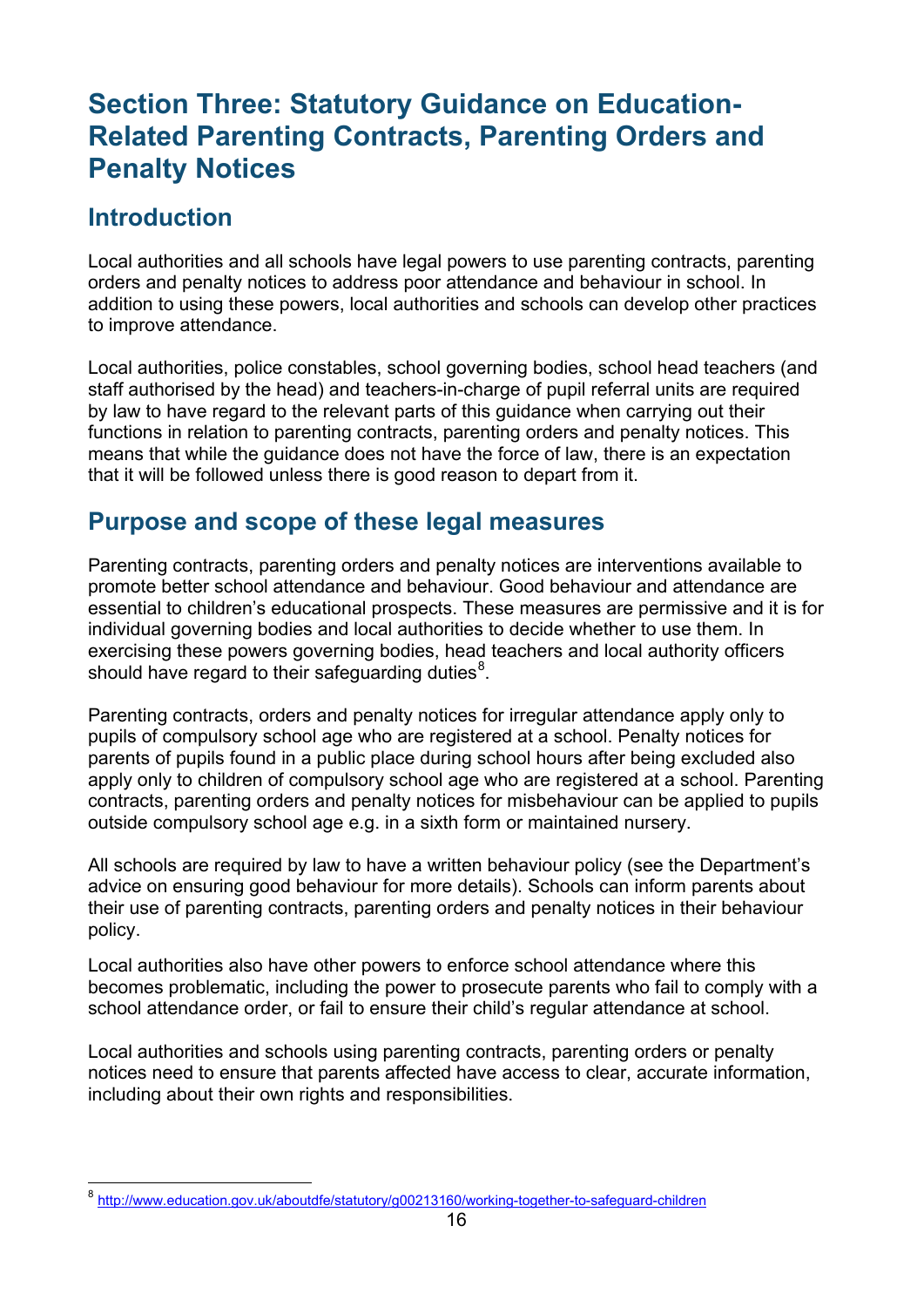## <span id="page-16-0"></span>**What legislation does the guidance in this section relate to?**

- The Children Act 1989 (section 36);
- The Education Act 1996 (sections 7, 19, 436A, 437-39, 443-447);
- Crime and Disorder Act 1998 (section 8 -10);
- The Anti-social Behaviour Act 2003 (ASB Act) (sections 19-24);
- The Education Act 2005 (section 115);
- The Education and Inspections Act 2006 (sections 97-111);
- The Education (Parenting Contracts and Parenting Orders) (England) Regulations 2007;
- The Education (Penalty Notices) (England) Regulations 2007;
- The Education (Penalty Notices) (England) (Amendment) Regulations 2012;
- The Education (Penalty Notices) (England) (Amendment) Regulations 2013; and
- The Education and Skills Act 2008 (section 2 and 155).

#### **Definition of a parent**

A parent means<sup>[9](#page-16-2)</sup>:

- All natural parents, whether they are married or not;
- Any person who has parental responsibility for a child or young person; and,
- Any person who has care of a child or young person i.e. lives with and looks after the child.

The local authority and school will need to decide who comes within the definition of parent in respect of a particular pupil when using the legal measures, but generally parents include all those with day to day responsibility for a child.

#### <span id="page-16-1"></span>**Context of the school attendance measures**

Parents are responsible for making sure that their children of compulsory school age receive a suitable full-time education<sup>[10](#page-16-3)</sup>. This can be by regular attendance at school, at alternative provision, or otherwise (e.g. the parent can choose to educate their child at home).

A child reaches compulsory school age on or after their fifth birthday. If they turn 5 between 1 January and 31 March they are of compulsory school age on 31 March; if they turn 5 between 1 April and 31 August they are of compulsory school age on 31 August. If they turn 5 between 1 September and 31 December, then they are of compulsory school age on 31st December.

A child continues to be of compulsory school age until the last Friday of June in the school year that they reach sixteen. From September 2013<sup>[11](#page-16-4)</sup> all 16 year-olds will be required to continue in education or training, until the end of the academic year in which they turn 17. From September 2015 they will be required to continue until their 18th birthday.

<span id="page-16-2"></span><sup>&</sup>lt;sup>9</sup> As set out in section 576 of the Education Act 1996.<br><sup>10</sup> Under section 7 of the Education Act 1996.<br><sup>11</sup> Section 2 of the Education and Skills Act 2008

<span id="page-16-3"></span>

<span id="page-16-4"></span>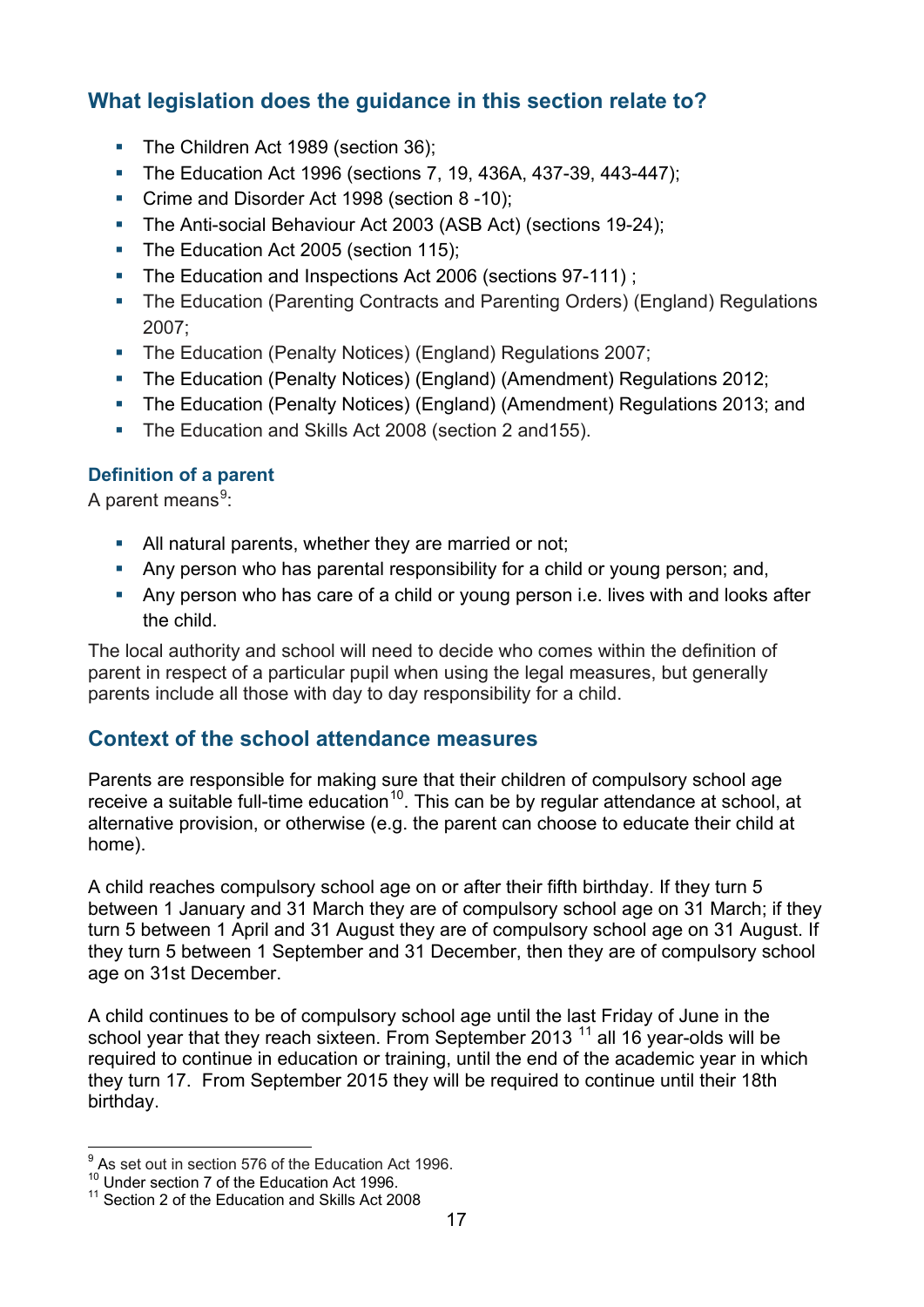## <span id="page-17-0"></span>**School Attendance Orders**

If it appears to the local authority that a child of compulsory school age is not receiving a suitable education, either by regular attendance at school or otherwise, then they must begin procedures for issuing a School Attendance Order<sup>12</sup>. The order will require the child's parents to register their child at a named school. If they fail to comply with the order the parent can be prosecuted.

#### <span id="page-17-1"></span>**Prosecutions by local authorities**

If a child of compulsory school age fails to attend regularly at a school at which they are registered, or at a place where alternative provision is provided for them, the parents may be guilty of an offence and can be prosecuted by the local authority. Only local authorities can prosecute parents and they must fund all associated costs. Local authorities should consider the Attorney General's Guidelines for Crown Prosecutors in all prosecution cases.

Local authorities must conduct all investigations in accordance with the Police and Criminal Evidence (PACE) Act 1984.

Local authorities have the power to prosecute parents who fail to comply with a school attendance order (section 443 of the Education Act 1996) or fail to ensure their child's regular attendance at a school (section 444 of the Education Act 1996)<sup>[13](#page-17-4)</sup>.

Section 444 has two separate but linked offences: Section 444(1): where a parent fails to secure the child's regular attendance; and section 444(1A) where a parent knows that the child is failing to attend school regularly, and fails to ensure the child does so. Section  $444ZA<sup>14</sup>$  $444ZA<sup>14</sup>$  $444ZA<sup>14</sup>$  applies the offence to where parents fail to secure the regular attendance of their child at a place where the local authority or governing body has arranged alternative provision.

There are statutory defences for parents to use under the 1996 Act.

The fines available to the courts if parents are found guilty of the section 444 (1) offence include a level 3 fine of up to £1,000. If they are found guilty of the section 444 (1A) the fine is at level 4, up to £2,500 and the court can also sentence them to imprisonment for up to three months. Local authorities have the power to prosecute parents of pupils found in a public place during school hours after being excluded from school<sup>15</sup>. The fine is a level 3 fine of up to £1,000.

## <span id="page-17-2"></span>**Education Supervision Orders**

The local authority must consider applying for an Education Supervision Order (ESO) before prosecuting parents<sup>16</sup>. A local authority may apply for an ESO instead of or as well as prosecuting parents. The order is placed on the child and the local authority is

<span id="page-17-4"></span><span id="page-17-3"></span><sup>&</sup>lt;sup>12</sup> Under section 437 of the Education Act 1996.<br><sup>13</sup> Section 446 of the Education Act 1996 provides that proceedings can only be instituted by Local Authorities.

<span id="page-17-5"></span><sup>&</sup>lt;sup>14</sup> Section 444ZA of the Education Act 1996

<span id="page-17-6"></span><sup>&</sup>lt;sup>15</sup> Section 103 of the Education and Inspections Act 2006.<br><sup>16</sup> Under section 447 of the Education Act 1996.

<span id="page-17-7"></span>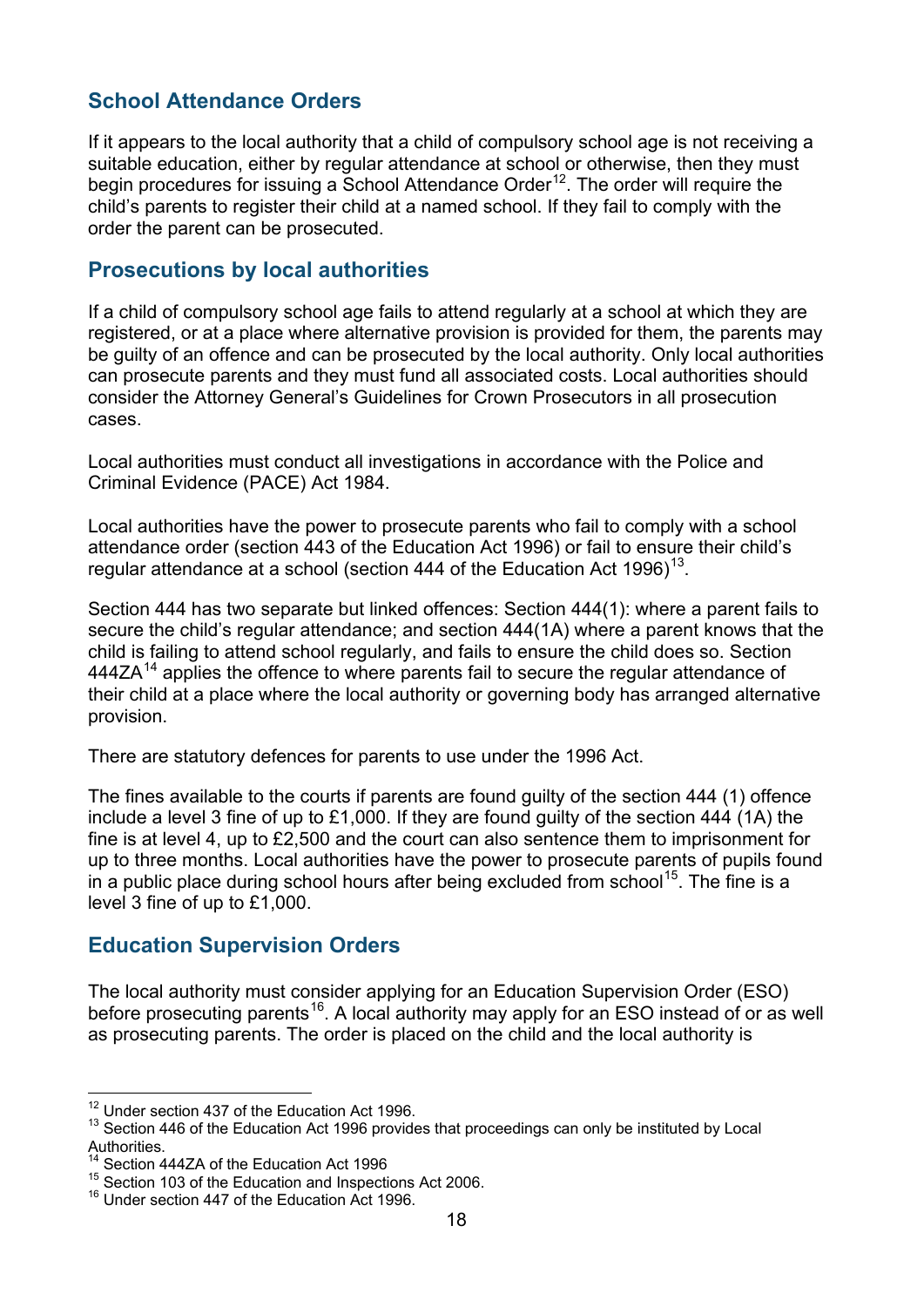<span id="page-18-0"></span>appointed by the court to supervise that child's education, either at a school, or at home for a specified period of time.

## **Parenting Contracts**

A parenting contract<sup>[17](#page-18-2)</sup> is a formal written signed agreement between parents and either the local authority or the governing body of a school and should contain:

- A statement by the parents that they agree to comply for a specified period with whatever requirements are set out in the contract; and
- A statement by the local authority or governing body agreeing to provide support to the parents for the purpose of complying with the contract.

Parenting contracts can be used in cases of misbehaviour<sup>[18](#page-18-3)</sup> or irregular attendance at school or alternative provision. Parenting contracts are voluntary but any non-compliance should be recorded by the school or local authority as it may be used as evidence in court where an application is made for a behaviour parenting order.

The local authority or governing body should fund any support required to implement a parenting contract (such as referral to parenting classes) and provide information to parents about other types of support available, such as details of national and local agencies and helplines.

## <span id="page-18-1"></span>**Parenting Orders**

Parenting orders <sup>[19](#page-18-4)</sup>are imposed by the court and the parents' agreement is not required before an order is made.

Parenting orders are available as an 'ancillary order' following a successful prosecution by the local authority for irregular attendance or breach of a school attendance order.

They are also available as a 'free-standing order' by direct application by the governing body of a school, or local authority to the Magistrates' Court, in cases either where exclusion has taken place or where there has been serious misbehaviour<sup>20</sup>. An application for a parenting order for misbehaviour must be made within 40 school days of the date upon which the latest instance of serious misbehaviour occurred or, if applicable, the date on which the exclusion review process ends. If a parent has already entered into a parenting contract, an application can be made within 6 months of the date the contract was signed.

Parenting orders consist of 2 elements:

<sup>&</sup>lt;sup>17</sup> Section 19 of the Anti-social Behaviour Act 2003

<span id="page-18-3"></span><span id="page-18-2"></span><sup>18</sup> Section 19 of the Anti-social Behaviour Act 2003 provides that parenting contracts can be entered into where a child who is a registered pupil has engaged in behaviour connected with the school which is likely to cause significant disruption to the education of others, significant detriment to the welfare of the child himself or of other pupils or to the health and safety of staff or the pupil is at risk of exclusion.<br><sup>19</sup> Section 8 of the Crime and Disorder Act 1998 parenting orders for irregular attendance.

<span id="page-18-5"></span><span id="page-18-4"></span> $20$  Section 98 of the Education and Inspections Act 2006 states that where a school or local authority have reason to believe that a pupil has behaved in such a way as to cause, or be likely to cause, significant disruption to the education of other pupils or significant detriment to the welfare of that pupil or other pupils or to the health or safety of any staff. Or, where the pattern of behaviour (if continued) could lead to the pupil being excluded.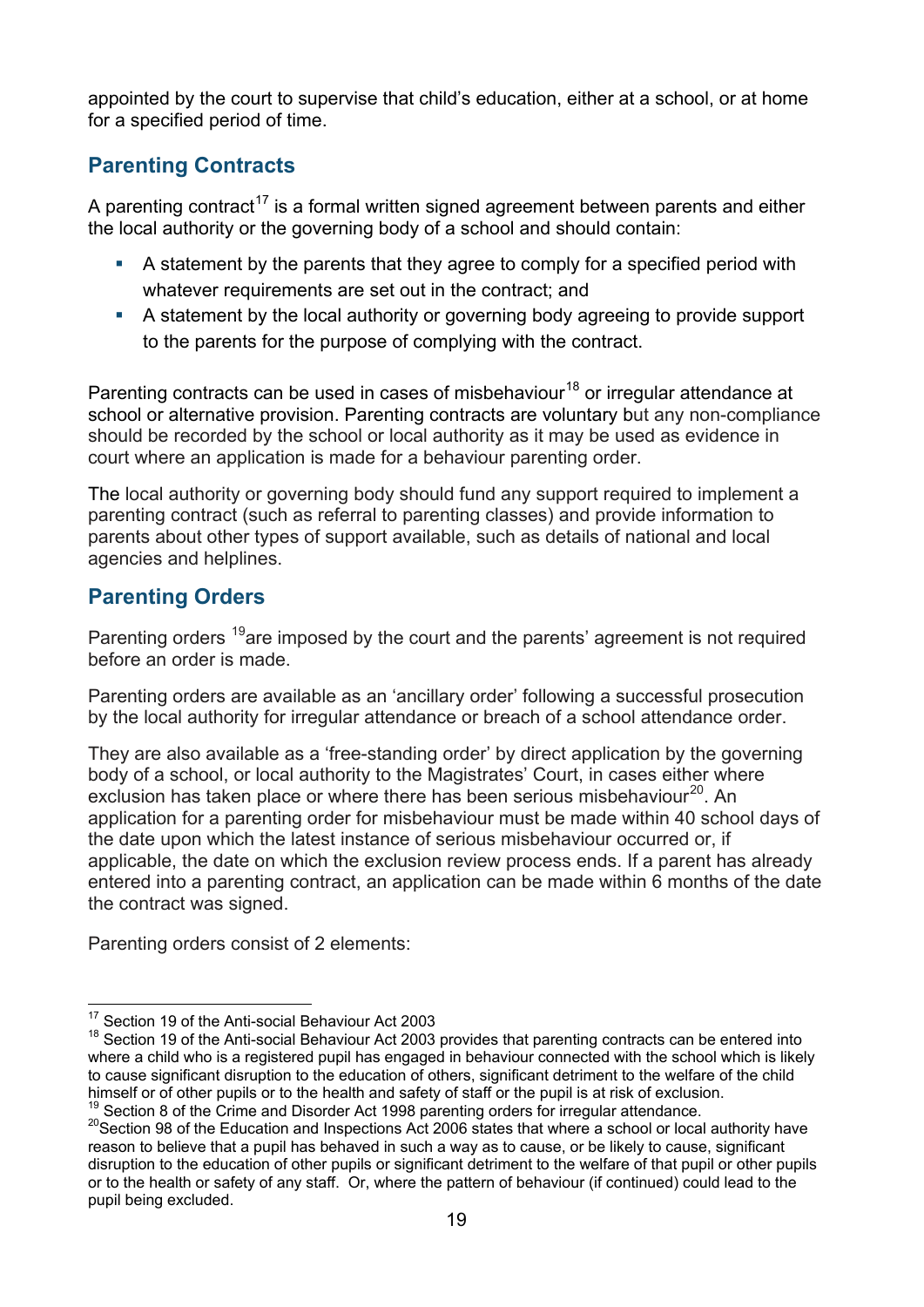- A requirement for parents to attend counselling or quidance sessions (e.g. parenting education or parenting support classes) where they will receive help and support to enable them to improve their child's behaviour. This is the core of the parenting order and lasts for up to 3 months; and,
- A requirement for parents to comply with such requirements as is specified in the order. This element can last up to 12 months.

All parenting orders must be supervised by a 'responsible officer' from the school (behaviour orders only) or local authority. They are individually named in the parenting order**.**

Any breach by parents without a reasonable excuse could lead to a fine of up to £1,000. The police may enforce any breach of an order by a parent.

Parents have a right to appeal a parenting order to the Crown Court.

## <span id="page-19-0"></span>**Consultation and co-operation**

Local authorities, registered social landlords and youth offending teams can also enter into parenting contracts or apply for parenting orders in cases of criminal conduct and anti-social behaviour. In such cases, organisations should coordinate their action, including with schools.

## <span id="page-19-1"></span>**Penalty Notices**

Penalty notices  $^{21}$  $^{21}$  $^{21}$  are fines of £60/£120 imposed on parents. They are an alternative to the prosecution of parents for failing to ensure that their child of compulsory school age regularly attends the school where they are registered or at a place where alternative provision is provided.

Penalty notices can only be issued by a head teacher or someone authorised by them (a deputy or assistant head), a local authority officer or the police. All schools and the police must send copies of penalties issued to the local authority. Penalty notices can be issued to each parent liable for the attendance offence or offences.

Penalty notices can be used where the pupil's absence has not been authorised by the school. Penalty notices may also be issued where parents allow their child to be present in a public place during school hours without reasonable justification during the first five days of a fixed period or permanent exclusion<sup>[22](#page-19-4)</sup>. The parents must have been notified by the school at the time of the exclusion of this and the days to which it applies<sup>[23](#page-19-5)</sup>.

## <span id="page-19-2"></span>**The Code of Conduct**

The *Education* (*Penalty Notices) Regulations 2007[24](#page-19-6)* set out the details of how the penalty notice scheme must operate. This includes a requirement that every local authority must draw up and publish a Code of Conduct for issuing penalty notices, after

<sup>&</sup>lt;sup>21</sup> Section 23 of the Anti-social Behaviour Act 2003

<span id="page-19-4"></span><span id="page-19-3"></span><sup>&</sup>lt;sup>22</sup> Section 103 and 105 of the Education and Inspections Act 2006 and the Education (Penalty Notices) (England) Regulations 2007 (S.I 2007/1867) <sup>23</sup> Section 104 of the Education and Inspections Act 2006 <sup>24</sup> S.I. 2007/1867

<span id="page-19-6"></span><span id="page-19-5"></span>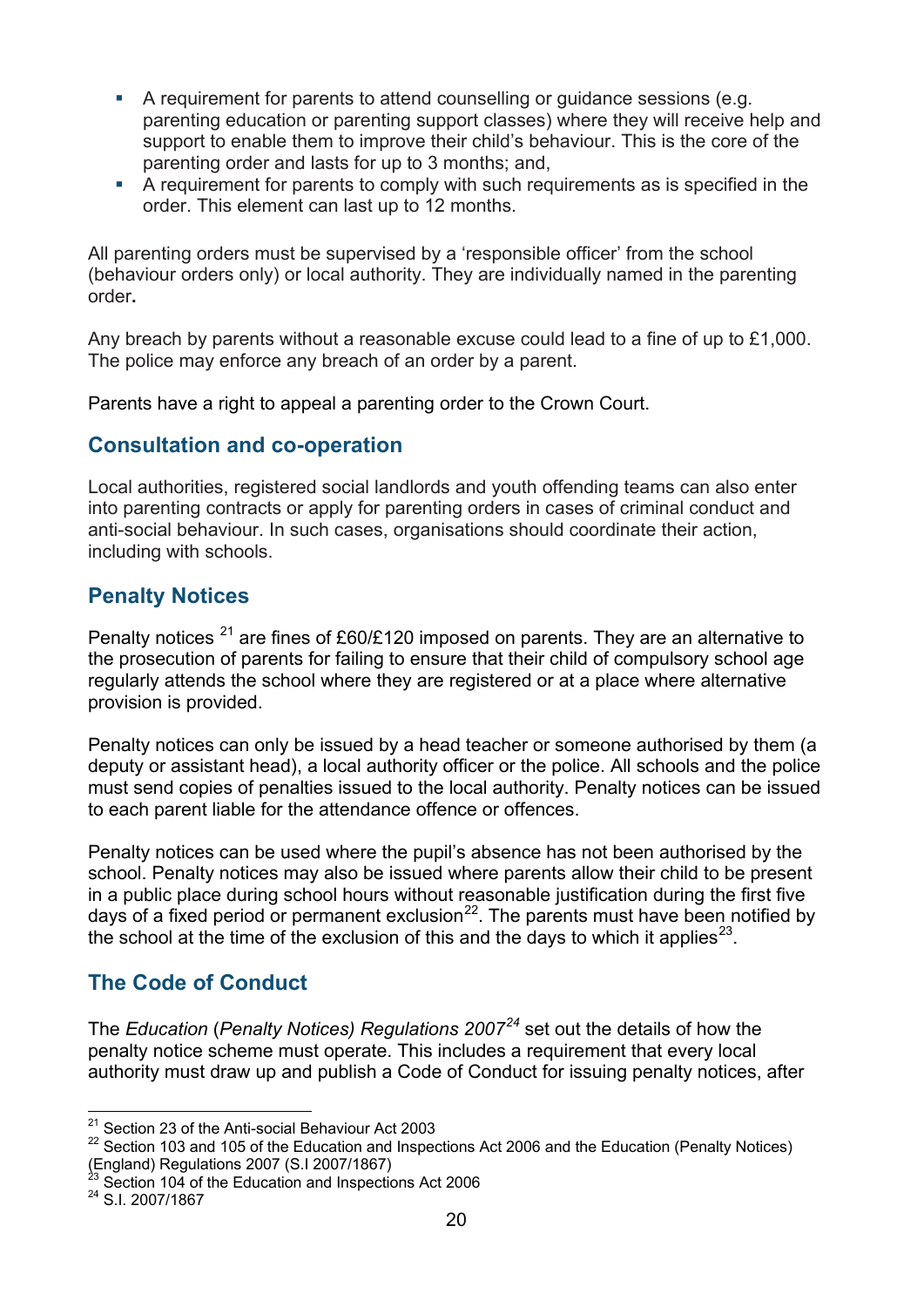consulting all schools, including academies, and the police. The code should set out the criteria that will be used to trigger the use of a penalty notice. These could include: a number of unauthorised absences, perhaps within a rolling academic year; one-off instances of irregular attendance such as holidays taken during term time without the school's permission; and where an excluded child is found in a public place during school hours without a justifiable reason.

The local authority administers the scheme for all schools in its area, including academies and Free Schools.

## <span id="page-20-0"></span>**Payment of Penalty Notice**

The penalty is £60 if paid within 21 days of receipt rising to £120 if paid after 21 days but within 28 days. The payment must be paid direct to the local authority. The parents can only be prosecuted if 28 days have expired and full payment has not been made.

There is no right of appeal by parents against a penalty notice. If the penalty is not paid in full by the end of the 28 day period, the local authority must decide either to prosecute for the original offence to which the notice applies, or withdraw the notice.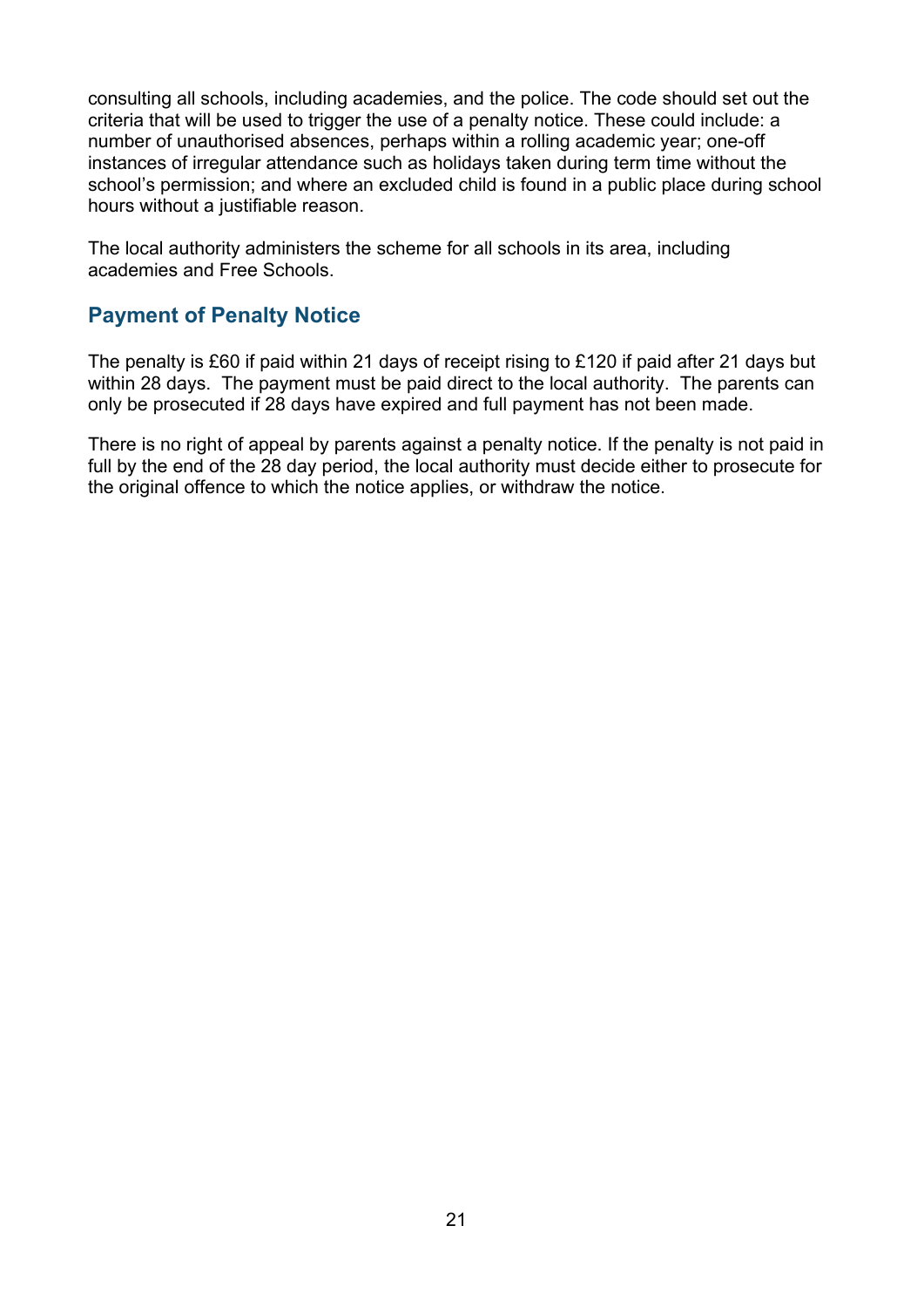# <span id="page-21-0"></span>**Frequently Asked Questions**

#### **Can a school place a pupil on a part-time timetable?**

As a rule, no. All pupils of compulsory school age are entitled to a full-time education. In very exceptional circumstances there may be a need for a temporary part-time timetable to meet a pupil's individual needs. For example where a medical condition prevents a pupil from attending full-time education and a part-time timetable is considered as part of a re-integration package. A part-time timetable must not be treated as a long-term solution. Any pastoral support programme or other agreement must have a time limit by which point the pupil is expected to attend full-time or be provided with alternative provision.

In agreeing to a part-time timetable a school has agreed to a pupil being absent from school for part of the week or day and therefore must record it as authorised absence.

#### **Are pupils entitled to study leave?**

No. Study leave should not be granted by default once tuition of the exam syllabus is complete, and study leave should only ever be granted to pupils in year 11. If schools do decide to grant study leave, provision should still be made available for those pupils who want to continue to come into school to revise.

All pupils are different and have different requirements and preferences when preparing for examinations. Some schools do seek alternatives to study leave as they recognise that some pupils do not have the skills, or are not inclined, to make the best use of unsupervised and unstructured revision time. However, many schools also recognise that study leave is a chance for pupils to develop their independent study which will help them when they move to post-16 provision, where a self-study approach is commonly used.

#### **How should schools record the attendance of pupils on study leave?**

Y11 pupils granted study leave should be marked on the attendance register as authorised absence using code S. No other attendance code is suitable for the purpose of study leave. Y11 pupils who are 16 years old are of compulsory school age (up to the last Friday in June) and must be marked on the attendance register accordingly.

#### **Can a school use a designated school day as an academic review day for parents?**

No. Academic reviews day should not be used as part of the school day. Schools should endeavour to hold these reviews out of school hours.

#### **Do schools need to consult parents if making changes to the school day?**

No. Although parents must be informed of the changes, there is no legal requirement to consult parents or to give an explanation as to why the decision has been made. Of course, schools can consult parents if they wish to, and where they have raised the expectation that they will consult, they should honour that commitment.

#### **Can a parent take their child on holiday during term time?**

Head teachers should only authorise leave of absence in exceptional circumstances. If a head teacher grants a leave request, it will be for the head teacher to determine the length of time that the child can be away from school. Leave is unlikely, however, to be granted for the purposes of a family holiday as a norm.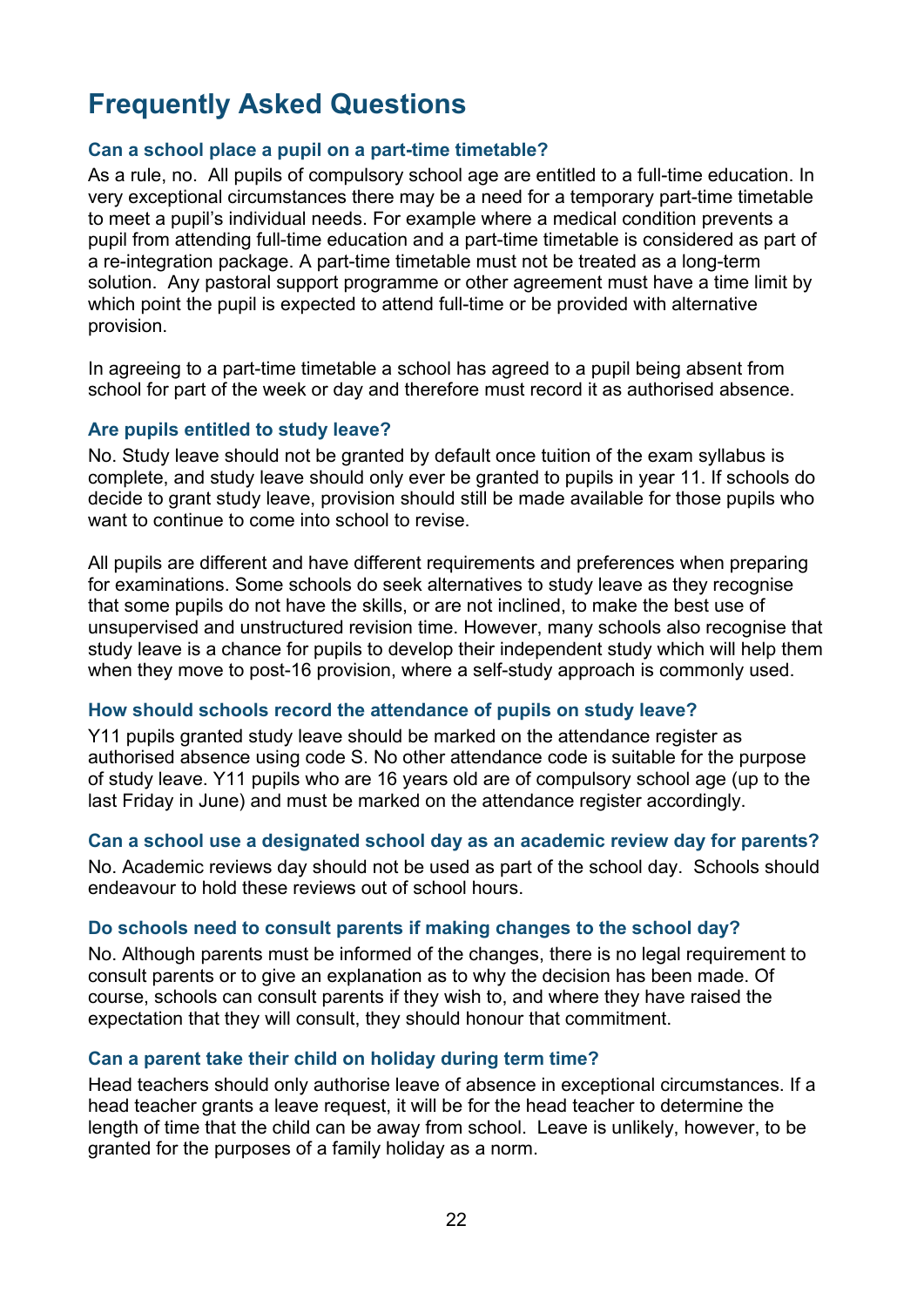#### **Can a school fine a parent for taking their child on holiday during term time?**

Yes. Parents have a legal duty to make sure that their child aged 5-16, if registered at a school, attends that school regularly. If taking an unauthorised term time holiday is grounds for issuing a penalty notice according to the local authority's code, and if the leave of absence for holiday was not authorised by the school, either the school or the local authority may issue a penalty notice.

#### **Can schools decide whether parents should be prosecuted or not**?

No. Only local authorities can make decisions on whether parents should be prosecuted for school attendance offences. All schools (including academies) have a duty to refer regular absence (authorised and unauthorised) to the relevant local authority. This may include any evidence to show how they supported the pupil and parent to improve attendance. It is for each local authority to judge each referral on its own merits and make a decision on the next probable cause of action.

It is the statutory duty of local authorities to carry out investigations including witness statements leading up to prosecutions. Local authorities should conduct all investigations in accordance with PACE and Attorney General's Guidelines for Crown Prosecutors. Local authorities cannot delegate or charge schools, including academies for this service.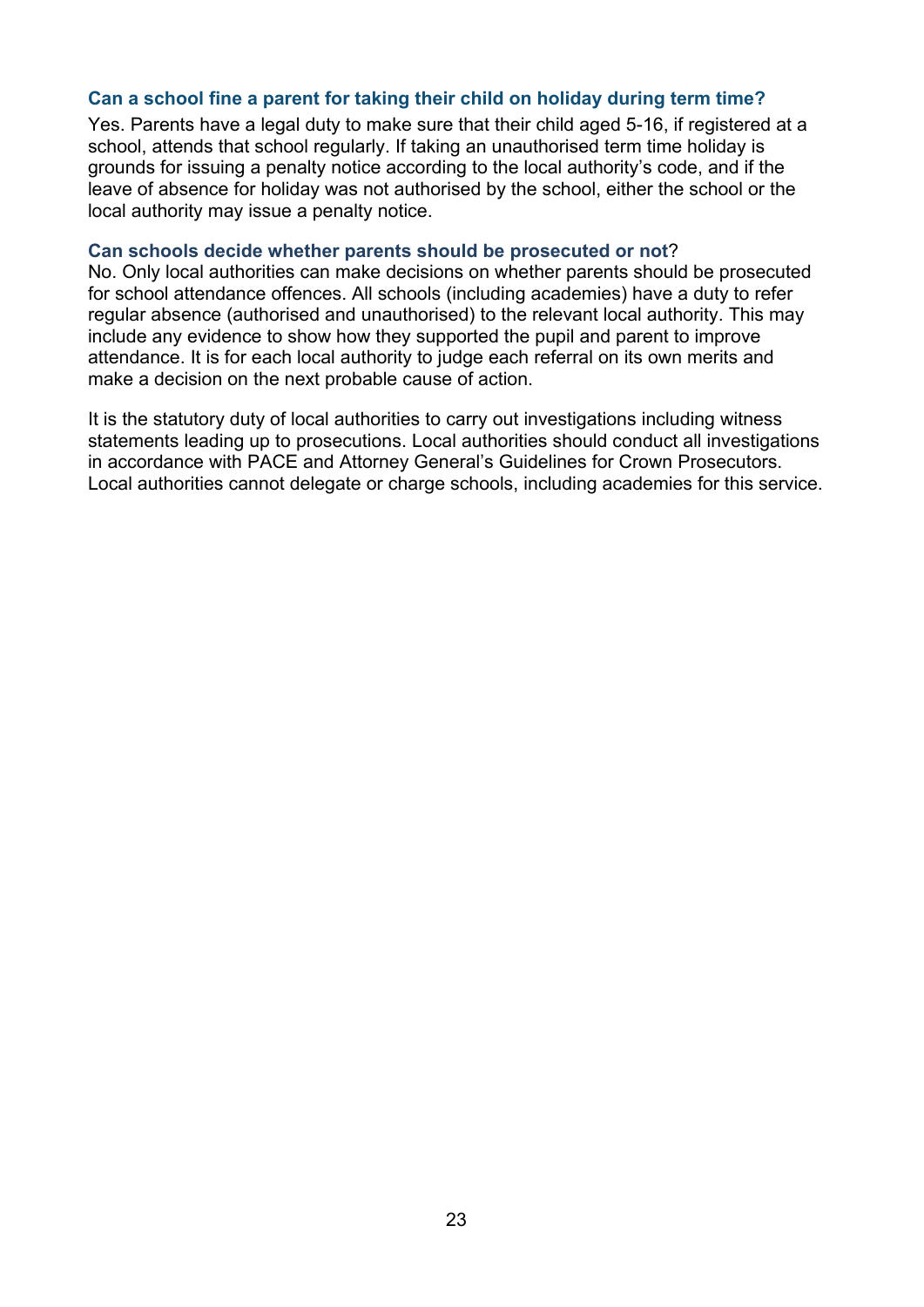# <span id="page-23-0"></span>**Further sources of information**

## <span id="page-23-1"></span>**Associated resources**

- The Education Act 1996:<http://www.legislation.gov.uk/ukpga/1996/56/contents>
- The Children Act 1989: <http://www.legislation.gov.uk/ukpga/1989/41/contents>
- The Education (Pupil Registration) (England) Regulations 2006:<http://www.legislation.gov.uk/uksi/2006/1751/contents/made>
- The Education (Pupil Registration) (England) (Amendment) Regulations [2010: http://www.legislation.gov.uk/uksi/2010/1725/contents/made](http://www.legislation.gov.uk/uksi/2010/1725/contents/made)
- The Education (Pupil Registration) (England) (Amendment) Regulations 2011:<http://www.legislation.gov.uk/uksi/2011/1625/contents/made>
- The Education (Pupil Registration) (England) (Amendment) Regulations 2013: <http://www.legislation.gov.uk/uksi/2013/756/contents/made>
- The Education Act 2002:<http://www.legislation.gov.uk/ukpga/2002/32/contents>
- The Education (School Day and School Year) (England) Regulations 1999:<http://www.legislation.gov.uk/uksi/1999/3181/contents/made>
- **The Changing of School Session Times (England) (Revocation) Regulations** 2011:<http://www.legislation.gov.uk/uksi/2011/1954/made>
- Crime and Disorder Act 1998:<http://www.legislation.gov.uk/ukpga/1998/37/contents>
- The Anti-social Behaviour Act 2003:<http://www.legislation.gov.uk/ukpga/2003/38/contents>
- The Education Act 2005:<http://www.legislation.gov.uk/ukpga/2005/18/contents>
- The Education and Inspections Act 2006:<http://www.legislation.gov.uk/ukpga/2006/40/contents>
- The Education (Parenting Contracts and Parenting Orders) (England) Regulations 2007:<http://www.legislation.gov.uk/uksi/2007/1869/contents/made>
- **Magistrates' Courts (Parenting Orders) Rules** 2004: <http://www.legislation.gov.uk/uksi/2004/247/contents/made>
- Magistrates' Courts (Parenting Orders) (Amendment) Rules 2007: <http://www.legislation.gov.uk/uksi/2007/2222/made>
- The Education (Penalty Notices) (England) Regulations 2007:<http://www.legislation.gov.uk/uksi/2007/1867/contents/made>
- The Education and Skills Act 2008: <http://www.legislation.gov.uk/ukpga/2008/25/contents>
- The Education (Penalty Notices) (England) (Amendment) Regulations 2012:<http://www.legislation.gov.uk/uksi/2012/1046/contents/made>
- The Education (Penalty Notices) (England) (Amendment) Regulations 2013: <http://www.legislation.gov.uk/uksi/2013/757/contents/made>
- Copy of Attorney General's Guidelines for Crown Prosecutors can be found at: <http://www.cps.gov.uk/publications/prosecution/index.html>
- **Police and Criminal Evidence (PACE) Act** 1984:<http://www.homeoffice.gov.uk/police/powers/pace-codes/>
- The Deregulation and Contracting Out Act 1994 prosecutions section 71(1) (b):<http://www.legislation.gov.uk/ukpga/1994/40/section/71>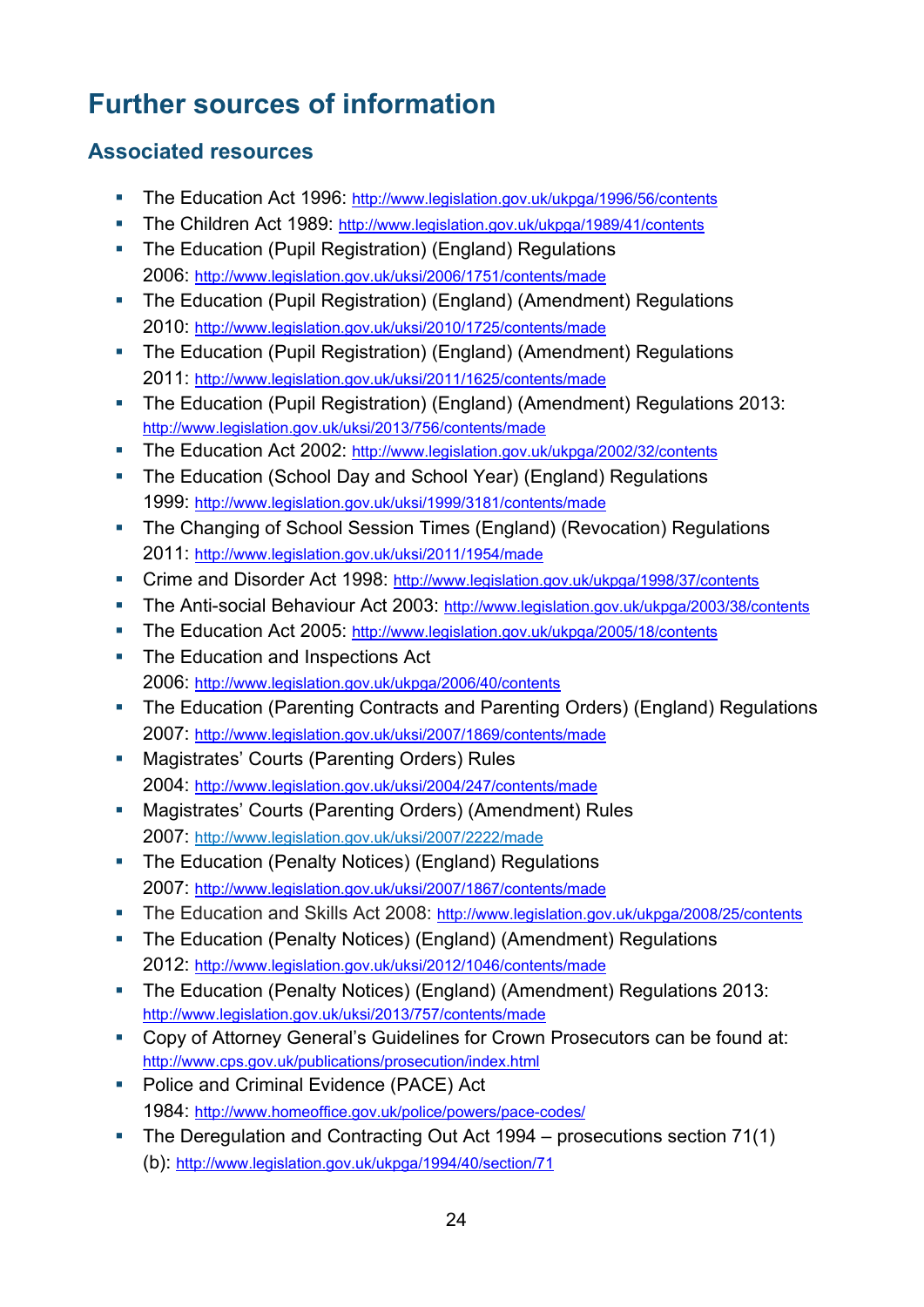## <span id="page-24-0"></span>**Other departmental advice and guidance you may be interested in**

- Revised statutory guidance for local authorities in England to identify children not receiving a suitable education: [https://www.education.gov.uk/publications/standard/Integratedworking/Page1/STATU](https://www.education.gov.uk/publications/standard/Integratedworking/Page1/STATUTORY-LA-GUIDE) [TORY-LA-GUIDE](https://www.education.gov.uk/publications/standard/Integratedworking/Page1/STATUTORY-LA-GUIDE)
- Power to Innovate: [http://www.education.gov.uk/schools/leadership/schoolperformance/a0014624/power](http://www.education.gov.uk/schools/leadership/schoolperformance/a0014624/power-to-innovate)[to-innovate](http://www.education.gov.uk/schools/leadership/schoolperformance/a0014624/power-to-innovate)